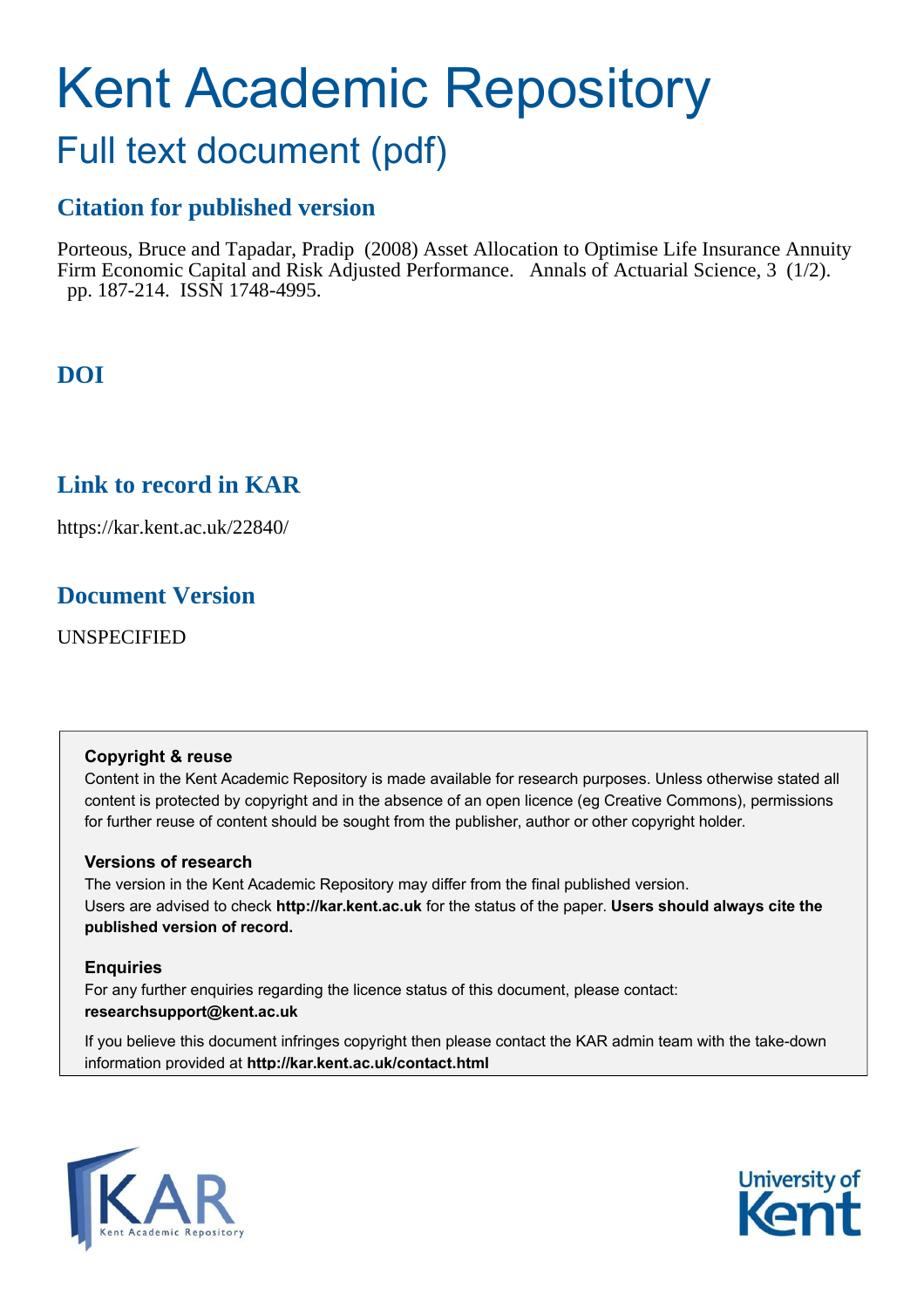#### ASSET ALLOCATION TO OPTIMISE LIFE INSURANCE ANNUITY FIRM ECONOMIC CAPITAL AND RISK ADJUSTED PERFORMANCE

By Bruce T. Porteous and Pradip Tapadar

#### **ABSTRACT**

The impact that asset allocation has on the economic capital and the risk adjusted performance of financial services firms is considered in this article. A stochastic modelling approach is used in conjunction with a life insurance annuity firm illustrative example. It is shown that traditional solvency driven deterministic approaches to financial services firm asset allocation can yield sub optimal results in terms of minimising economic capital or maximising risk adjusted performance. Our results challenge the conventional wisdom that the assets backing life insurance annuities and financial services firm capital should be invested in low risk, bond type, assets. Implications for firms, customers, capital providers and regulators are discussed.

#### **KEYWORDS**

Economic Capital; Financial Services Firms; Risk Adjusted Performance; Stochastic Models

#### contact address

Bruce T. Porteous, Head of Solvency 2 and Regulatory Development, Standard Life UK Financial Services, 30 Lothian Road, Edinburgh, EH1 2DH, U.K. Tel: 00 44 131 245 6025; E-mail: bruce\_porteous@standardlife.com

#### 1. INTRODUCTION

With the advent of new risk-based regulations for financial services firms, specifically Basel 2 for banks and Solvency 2 for insurers, there is now a heightened focus on the practical implementation of quantitative risk management techniques for firms operating within the financial services industry. In particular, financial services firms are now expected to self assess and quantify the amount of capital that they need to cover the risks they are running. This self assessed quantum of capital is commonly termed risk, or economic, capital.

In this article we will use the term economic capital throughout. We will also use the term *actual capital* to mean the total amount of equity and debt capital that the firm has raised to back and support its business.

Porteous and Tapadar (2005) in their recent book, give a very comprehensive discussion of economic capital for financial services firms and conglomerates, and we will build on this work, and their practical examples, wherever possible. See also the articles by Porteous *et al.* (2003), Porteous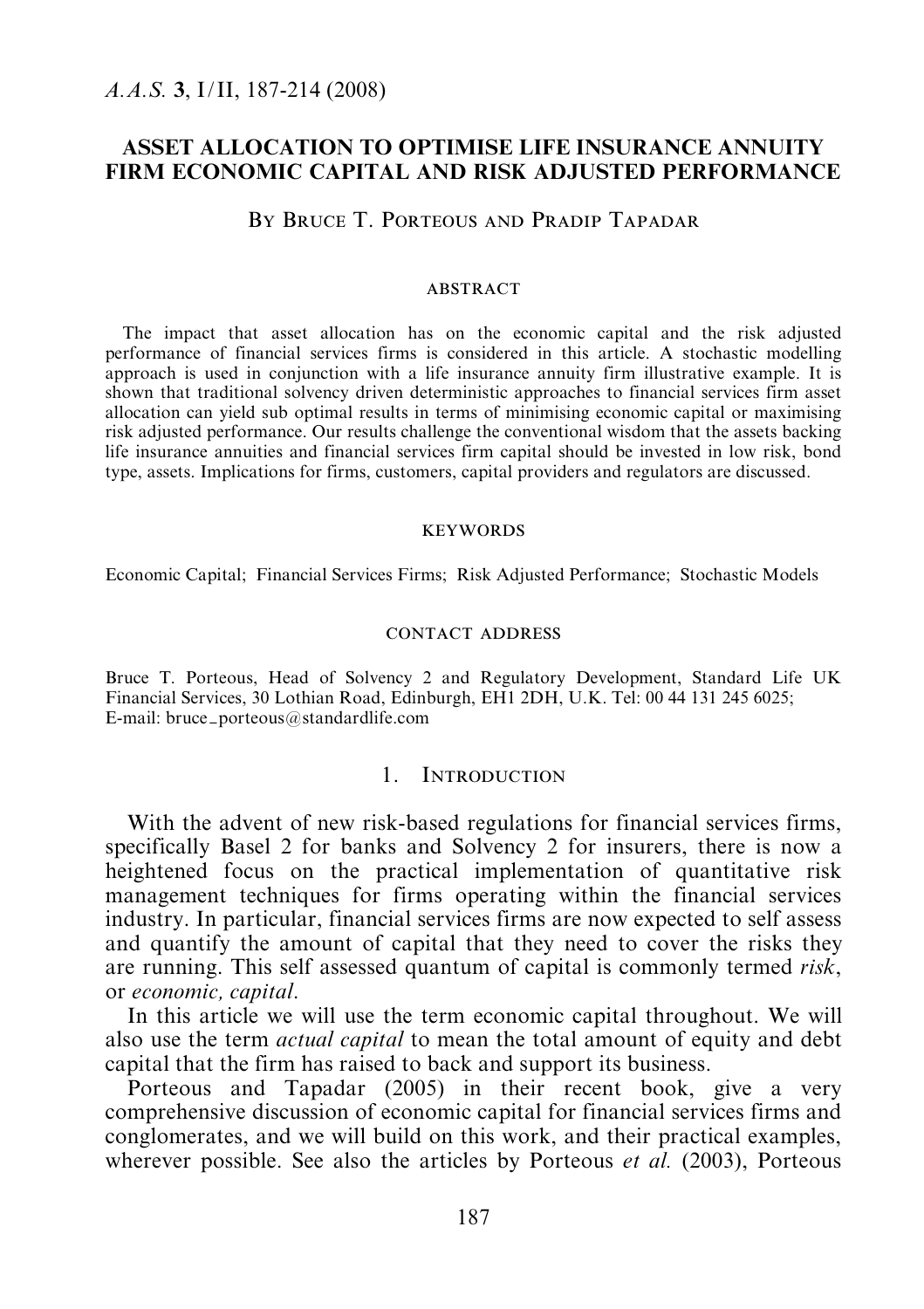(2004), Porteous (2005) and especially Porteous and Tapadar (2008), which provide further detailed examples and discussion of economic capital for financial services firms using the ideas presented in Porteous and Tapadar (2005). The books by Dev  $(2004)$  and Matten (2000) also contain relevant material.

#### 1.1 Business and Actual Capital Assets

In this article, we distinguish between what we term business assets and actual capital assets as follows.

Business assets are the assets that back a financial services firm's business liabilities. For example, the business assets of a life insurance firm's annuity business liabilities, arising from the annuity premiums paid to the firm by its customers, typically comprise of a range of government and corporate bonds. The business assets of a retail mortgage bank, self evidently, are retail mortgages

Actual capital assets are the assets in which the firm has invested that part of its actual capital that is not tied up in financing the firm's businesses. Such actual capital is used to cover the firm's regulatory and ratings agency capital requirements and, typically, is invested in low risk assets, such as cash and short term government and corporate bonds.

#### 1.2 Why Economic Capital is of Interest?

Firms, customers and capital providers have a keen interest in a firm's economic capital, for the following main reasons:

#### 1.2.1 Economic capital as a risk measure

Economic capital allows firms, capital providers and regulators to measure explicitly how much risk a firm is taking, holistically, across the entire spectrum of risks the firm accepts.

As a firm's economic capital amount depends on both its business assets and its actual capital assets, economic capital allows firms and capital providers to assess how much risk the firm is taking in aggregate, across all of its risks and, in particular, including the asset risks in both its business and actual capital assets.

#### 1.2.2 To help risk adjust a firm's business

A capital constrained firm may not have enough actual capital to cover the risks that it is running. In other words, its actual capital may be less than its economic capital. A firm in this position either needs to raise fresh capital, or de-risk.

In order to reduce the risks that it is running, the firm can examine how its economic capital amount reduces as it accepts less risk, in both the type of business that it writes, and also in the asset risks associated with its business and actual capital assets. By adjusting and reducing its business and asset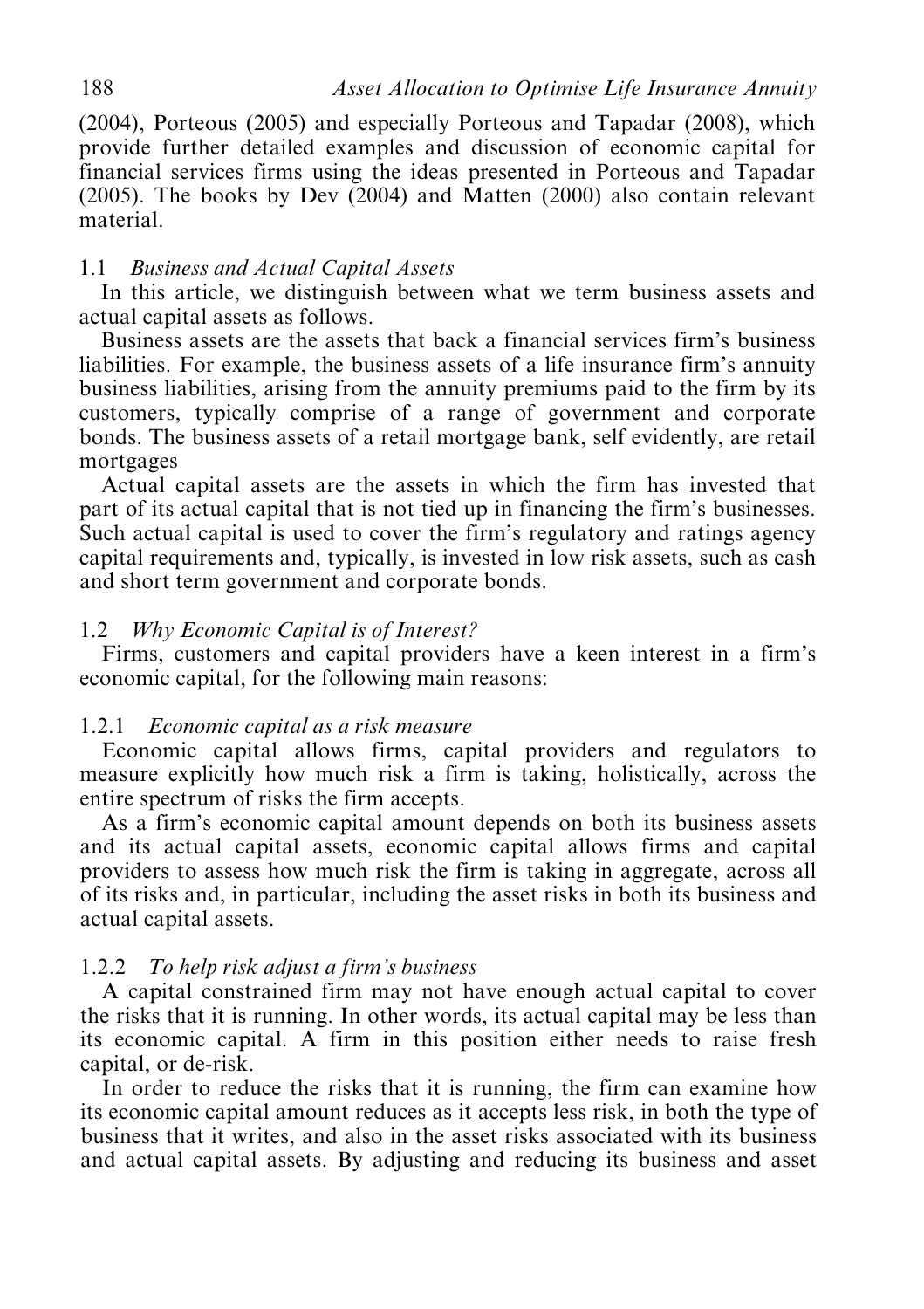risks, the firm can then ensure that it has enough actual capital to cover economic capital, and so help to protect its customers and capital providers from extreme adverse events that might otherwise jeopardise their security.

#### 1.2.3 Risk adjusted performance measurement

In order to assess the performance of a firm's management, capital providers will wish to measure the returns that the management is likely to earn on the capital provided to it. In doing this, capital providers should allow explicitly for the risks that the firm is running.

In other words, if a firm is earning high returns, but is taking high risks, then firm performance should be measured after having allowed for its high risk strategy. This will allow capital providers to compare the performance of the firm's management against the management of another firm, which may also be earning good returns, but with a lower risk strategy.

Measuring firm performance using a type of risk adjusted measure based on economic capital, as described in Section 4, allows capital providers to assess firm performance on a risk adjusted, or risk consistent, basis.

#### 1.2.4 Customer interests

As described in Section 3, economic capital is usually defined as the amount of capital required to keep a firm solvent with a prescribed probability over a certain time horizon. Economic capital is therefore of great interest to customers as it quantifies their level of security when doing business with a particular firm.

All prudential regulatory regimes are calibrated to achieve a very low, but still non zero, probability of firm insolvency. Zero failure regimes are not practical because they would require such high levels of capital that financial services products would then become prohibitively expensive.

Neither Basel 2 nor Solvency 2, for example, are zero failure regimes and, as a consequence, there will always be a risk of firm insolvency, however small this might be. In the event of insolvency, customers may therefore not receive back all that is owed to them, although guarantee schemes, if available, provide some additional protection.

The position that we take in this article is that firms should, at all times, hold enough actual capital to cover their economic capital requirements, calibrated to provide customers with a certain target level of security. Provided that this target level is achieved, firms should then be free to manage their businesses as they see fit, which may be to maximise the risk adjusted returns earned by their capital providers. This ensures that customer security is never compromised by the way in which the firm is being managed.

#### 1.3 Key Questions Considered in this Article

This article is concerned with two important questions regarding how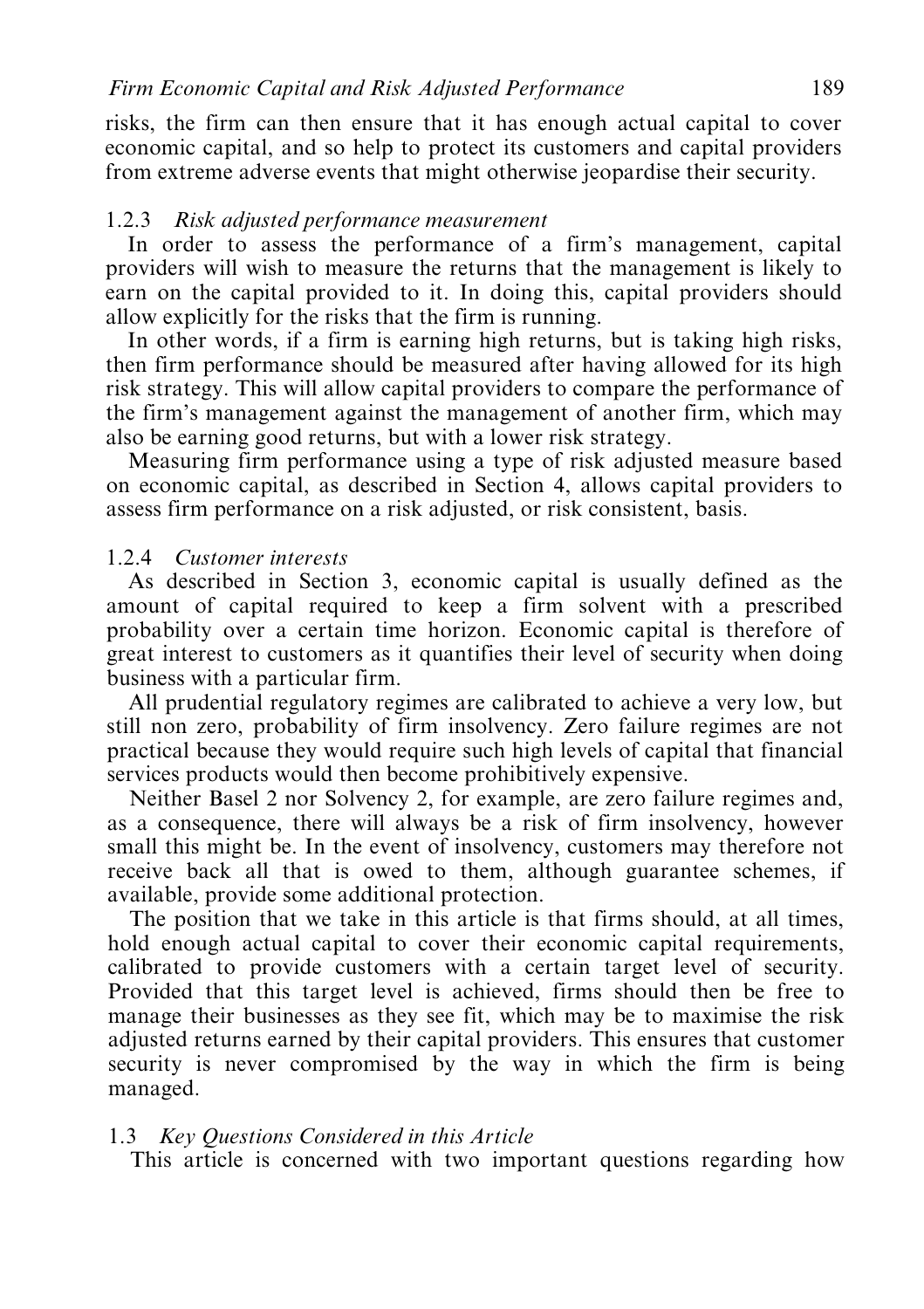firms allocate their business and actual capital assets. The first important question that we consider is as follows:

#### Question 1: How should a capital constrained firm allocate its business and actual capital assets to minimise its economic capital requirement?

As is described in Section 2, published firm solvency has traditionally been the main driver for much of the asset allocation work carried out by financial services firms. Moreover such work has often not had a risk, or economic capital, focus, nor a well defined objective, other than to help ensure that the firm is likely to achieve a target level of solvency, from a regulatory point of view. As a consequence, and as we will demonstrate in this article, firms' traditional approaches to solvency driven asset allocation have tended to be sub optimal.

The second important question that we consider is:

#### Question 2: How should a firm allocate its business and actual capital assets to optimise its risk adjusted performance?

Similarly to Question 1, when firms, or capital providers, have traditionally considered the problem of how to allocate assets to improve performance, explicit risk, or economic capital, approaches may not always have been used. Instead, the effects that asset allocation choices have on business plan expected and scenario earnings may often have been the main focus. However, expected and scenario earnings effects on their own cannot tell a firm what impact asset allocation decisions have on risk adjusted performance because they do not allow risk to be measured explicitly. As a consequence, and as we will show in this article, traditional approaches to allocating assets to improve firm performance may not always be optimal.

In the Sections that follow, we study and investigate these important questions via the construction of illustrative examples.

#### 1.4 Other Research

Although there are many published articles and books that discuss the relationship between asset allocation and risk-reward, this work does not generally approach the problem from the perspective of economic capital. It is this economic capital perspective, especially in the new Basel 2-Solvency 2 world, that makes the work presented here, we feel, of relevance.

The two fundamental questions considered here, which are expressed in economic capital terms, are of great practical importance in this new Basel 2- Solvency 2 world as firms seek to optimise their business performances. We hope, therefore that, not only will the results presented here be of some practical use to firms, but the article will also encourage more work to be carried out in this important area.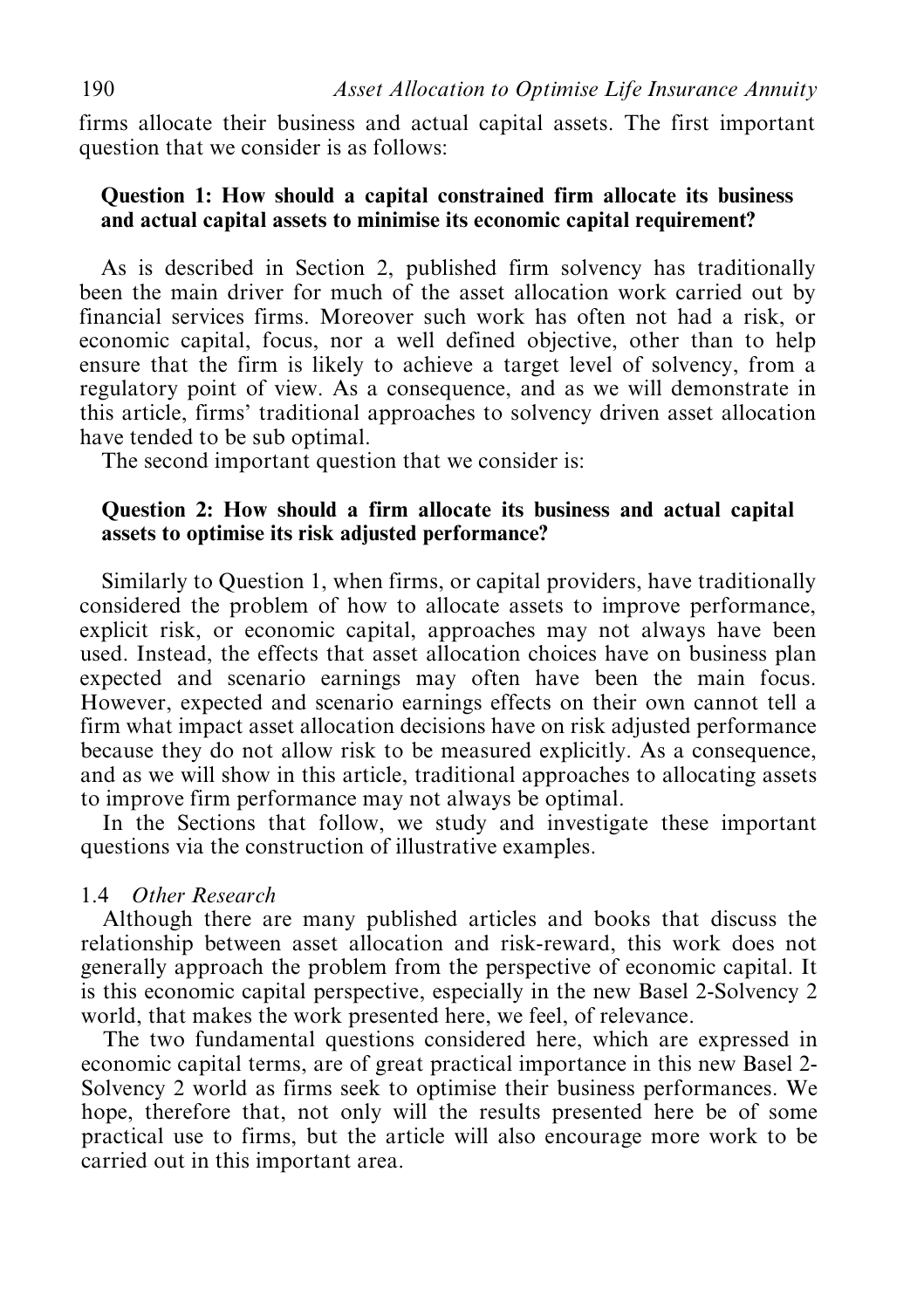#### Firm Economic Capital and Risk Adjusted Performance 191

#### 1.5 Structure of the Article

The remainder of the article is structured as follows. In Section 2, we discuss traditional asset allocation approaches in financial services firms. Section 3 defines and discusses economic capital, with Section 4 describing risk adjusted performance measurement. Section 5 sets out the main assumptions that underpin our illustrative example and Section 6 presents our numerical results where we demonstrate that asset allocation is a key management tool that can be used to reduce firm economic capital and optimise risk adjusted performance. Finally, in Section 7, we draw together the main conclusions of the article and discuss optimal asset allocation processes for financial services firms.

#### 2. TRADITIONAL APPROACHES TO ASSET ALLOCATION

In this section, we briefly discuss some of the approaches that financial services firms have traditionally followed in allocating their assets and the motivations and rationales that have driven these approaches. To illustrate the discussion, we consider life insurance and banking firms separately as they have tended to follow different approaches.

#### 2.1 Life Insurance Firms

We are interested in life insurance firms writing non profit life insurance products, such as protection business or annuities, and with profit or variable annuity life insurance products which, ostensibly, are long term savings products with investment guarantees. For such types of business, it can be challenging to match assets and liabilities and asset allocation has traditionally been used by firms mainly to reduce regulatory balance sheet volatility.

Unit linked life insurance firms, where assets and liabilities are almost perfectly matched, and business asset allocation is at the discretion of the customer, or their financial adviser, are of less interest to the questions that this article addresses. We therefore do not consider these firms, or other similar types of firm, further.

Traditionally, life insurance firms have tended to manage the asset allocation of their businesses at the aggregate, or firm-wide, level across all business lines. Managing published solvency, that is managing the ratio of assets to liabilities under the regulatory rules applying to the firm, has usually been a key consideration in firms' asset allocation analyses and decision making. This is because life insurance customers, and their financial advisers, usually prefer to place business with 'strong' firms that they believe are more likely to survive the very long periods of time over which life insurance firm products are written.

As is now acknowledged, life insurance firm regulations can be somewhat ad hoc and arbitrary and, in particular, regulatory capital requirements may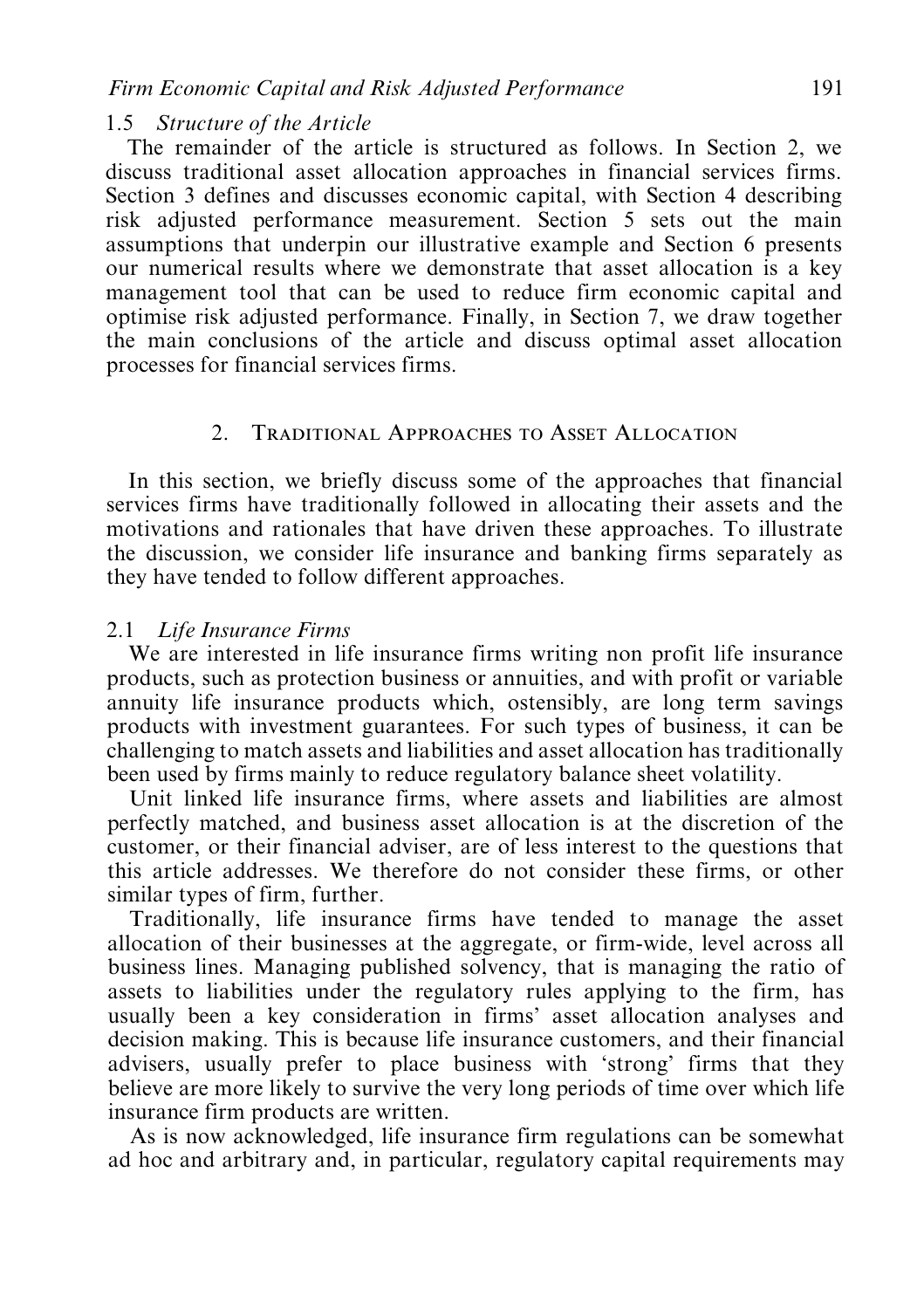not be well aligned with economic capital. As a consequence, allocating assets to achieve certain published solvency targets will usually not have a genuine risk rationale. To compound matters, true risk adjusted performance measurement, where firm performance is considered after having allowed for the risks in the firm's business, may often not have been carried out. Consider, for example, the very high guarantee, unhedged with profit business that, until recently, was commonly written in the UK market.

Traditional life insurance firm asset allocation may therefore often be sub optimal, in terms of allocating assets to manage risk and to maximise risk adjusted performance.

#### 2.2 Banks

Most banks raise funding from a diverse range of sources such as retail, wholesale or the securitisation markets and then lend these funds on to borrowers who are charged an interest rate higher than the bank's cost of funding. The margin between the rate charged by the bank to its borrowers, and that paid to its funders, is used to pay for the bank's credit losses, expenses, taxes and equity and debt capital costs, with any residual amount representing the bank's profit.

Most banks tend to carry out asset allocation at the funding line level. For example, asset allocation for a bank's retail deposit funding source will be managed separately from the bank's wholesale funding source. Even if these lines of funding are allocated to the same, or similar, books of assets, the risk management and hedging of these different books will tend to be carried out separately.

In managing the asset allocation of these books, most banks tend to focus on margin management and cashflow matching. For example, banks may want to minimise margin volatility and down side margin risk and will usually hold excess assets to eliminate the liquidity risks that cannot be mitigated by cashflow matching, or by their contingency funding plans.

This is all fine but, as for life insurance firms, there may not be a genuine risk, or economic capital focus. Eliminating interest rate margin volatility clearly results in more stable earnings, but the impact that this has on a firm's economic capital, and risk adjusted performance, may not be measured. It seems unlikely, therefore, that traditional bank approaches to asset allocation will be optimal in any genuine risk, or risk adjusted performance, sense.

#### â. Economic Capital

Although economic capital is a ubiquitous term and is widely used and discussed within the financial services industry, surprisingly, there is no commonly accepted standard definition. In order to move forward and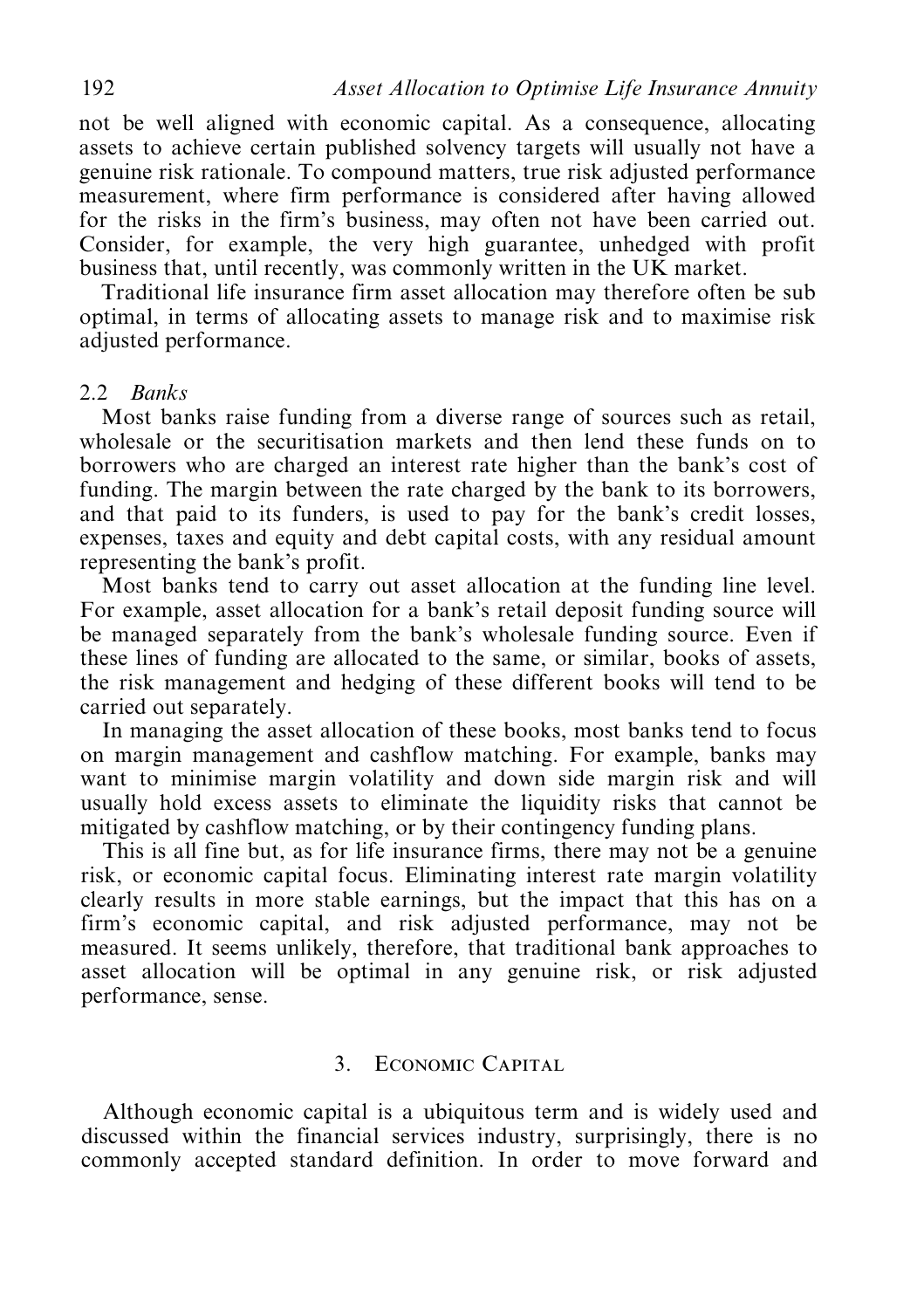answer the two questions posed in Section 1, we therefore need a definition of economic capital that we can work with. Let us define economic capital as:

#### Economic capital is the amount of capital, or excess assets, required to ensure that the market value balance sheet of the firm remains solvent, over a specified time horizon, with a prescribed high probability.

The main rationale and reasoning behind this definition is broadly that: Economic capital should be sufficient to keep the firm's business market value balance sheet solvent. This ensures that economic capital protects the interests of the firm's business customers, over the specified time horizon, at the prescribed confidence level.

Moreover, if the firm decides to invest its actual capital in high risk assets, then economic capital should, additionally, be adequate to cover any losses that may be sustained on these assets as a result of this strategy, again over the specified time horizon and at the prescribed confidence level. This ensures that, if the firm wishes to take risks with its actual capital assets, then these risks are reflected in an increased economic capital amount.

#### 3.1 Economic Capital Time Horizon

The proposed new Solvency 2 risk-based regulations for European insurers stipulate a time horizon of 1 year. In other words, Solvency 2 proposes that a firm's regulatory capital requirement should be set broadly equal to the amount of economic capital that a firm needs to stay solvent, at the prescribed probability level, over the next year. This is broadly the same approach used with the Individual Capital Assessment ('ICA') regime that is currently in force in the UK. Under Basel 2, we believe that most banks also use a time horizon of 1 year in their Internal Capital Adequacy Assessment Process ('ICAAP') work.

In this article, we take an alternative view that the time horizon used should equal the entire run off period of the firm's in force business. Given the very long term nature of most life insurance contracts, for example, it seems reasonable that customers should be protected, at the prescribed probability level, over the entire lifetime of their policies, rather than just 1 year.

Many insurance risks, longevity risk for example, can take years to crystalise and so a time horizon of 1 year is, in our view, too short to provide customers with adequate levels of comfort and security. We are aware of at least one major UK life insurance firm that uses a full run off time horizon in its ICA, although this is at a somewhat lower probability level than for those firms using a 1 year time horizon.

For other types of businesses where the associated risks are much shorter, hedge funds or investment bank trading books, for example, it is more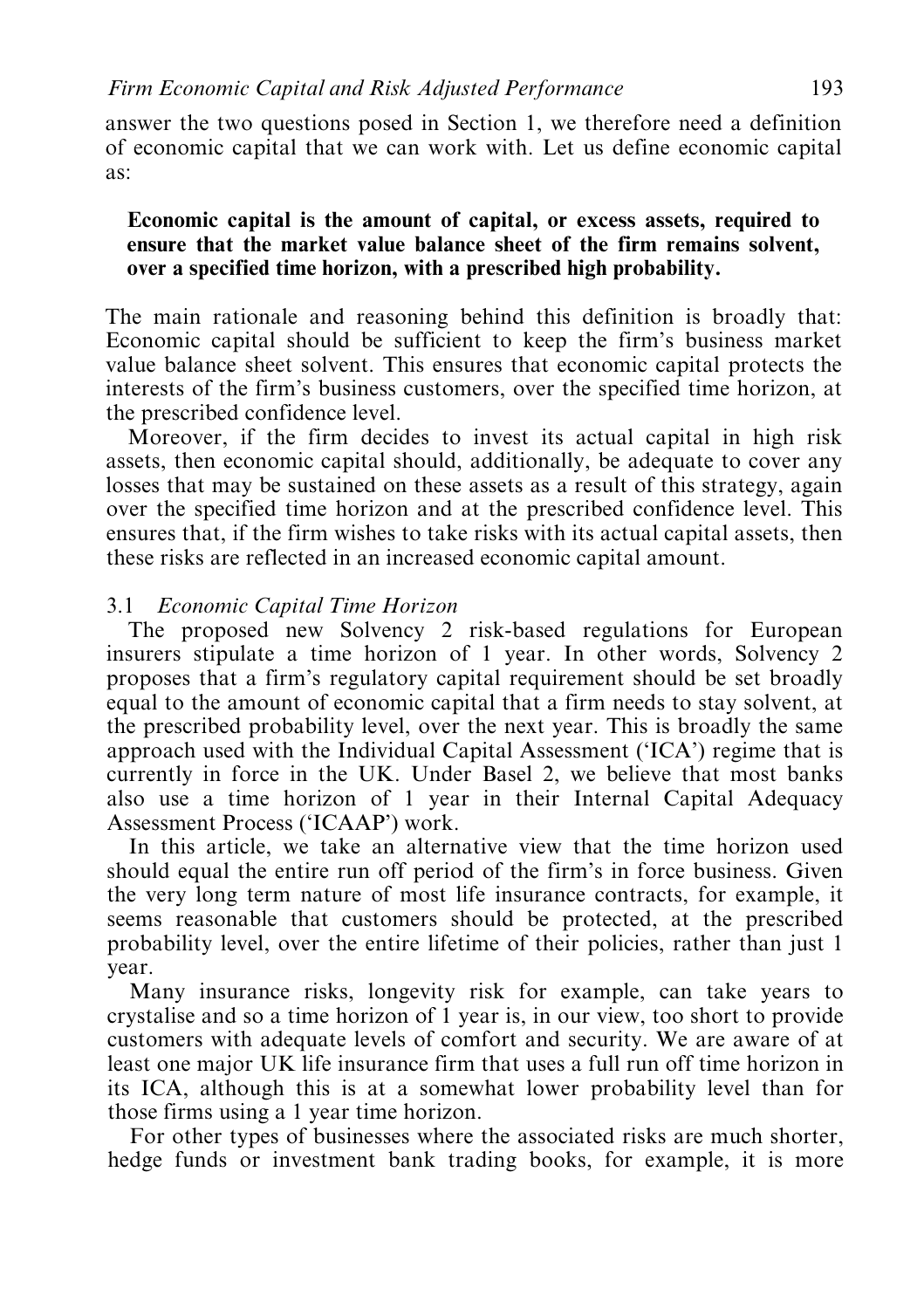appropriate to use shorter time horizons. Time horizons measured in days or weeks are used for these types of businesses, rather than the periods of tens of years that life insurers should, in our opinion, use.

#### 3.2 Economic Capital Prescribed Probability

The proposed new Solvency 2 risk-based regulations for European insurers and the UK's ICA regime use a probability level of 0.995 over a 1 year time horizon. Under Basel 2, however, the probability level is not prescribed, although we believe most banks also use probabilities of 0.995, or higher.

In the UK, some life insurance firms reduce the prescribed probability level that they use in their ICA with the length of time horizon used. This is to ensure that the ICA capital they calculate with a 'long' time horizon is broadly equivalent to that determined using a 1 year time horizon and a 0.995 prescribed probability. Otherwise such firms would have to hold more ICA capital than 1 year time horizon firms.

As stated earlier, we take the view that a time horizon equal to the full run off period of the firm's in force business is most appropriate and that this should be used in conjunction with the prescribed probability level that gives the firm's stakeholders their desired level of security. For the purposes of this article, we assume a prescribed probability of 0.995, as this is the market standard, but our results could just as easily be presented using any other appropriate probability level.

#### 3.3 Economic Capital Measures

The proposed new Solvency 2 risk-based regulations for European insurers stipulate a Value at Risk ('VAR') risk capital measure, which is also broadly used under the current UK ICA regime. Likewise, it is most common practice for banks to use VAR type measures in their ICAAP work.

Although VAR is the risk capital measure that is most often used in practice, other measures, such as tail VAR, conditional tail expectations in other words, could also be used.

Provided that firms can estimate the distribution of their solvency capital requirements, as described in Section 6.1.1, pretty much any economic capital measure can be calculated and used in practice and we are relatively agnostic as to which measure should be used. In this article, however, we use traditional VAR, simply because it is the standard measure used by most firms and regulators.

#### 3.4 Further Information

Economic capital is discussed very fully in Porteous and Tapadar (2005) and Porteous and Tapadar (2008), where a large number of worked examples are developed to illustrate the use of economic capital in practice. We refer the reader to these references for more information.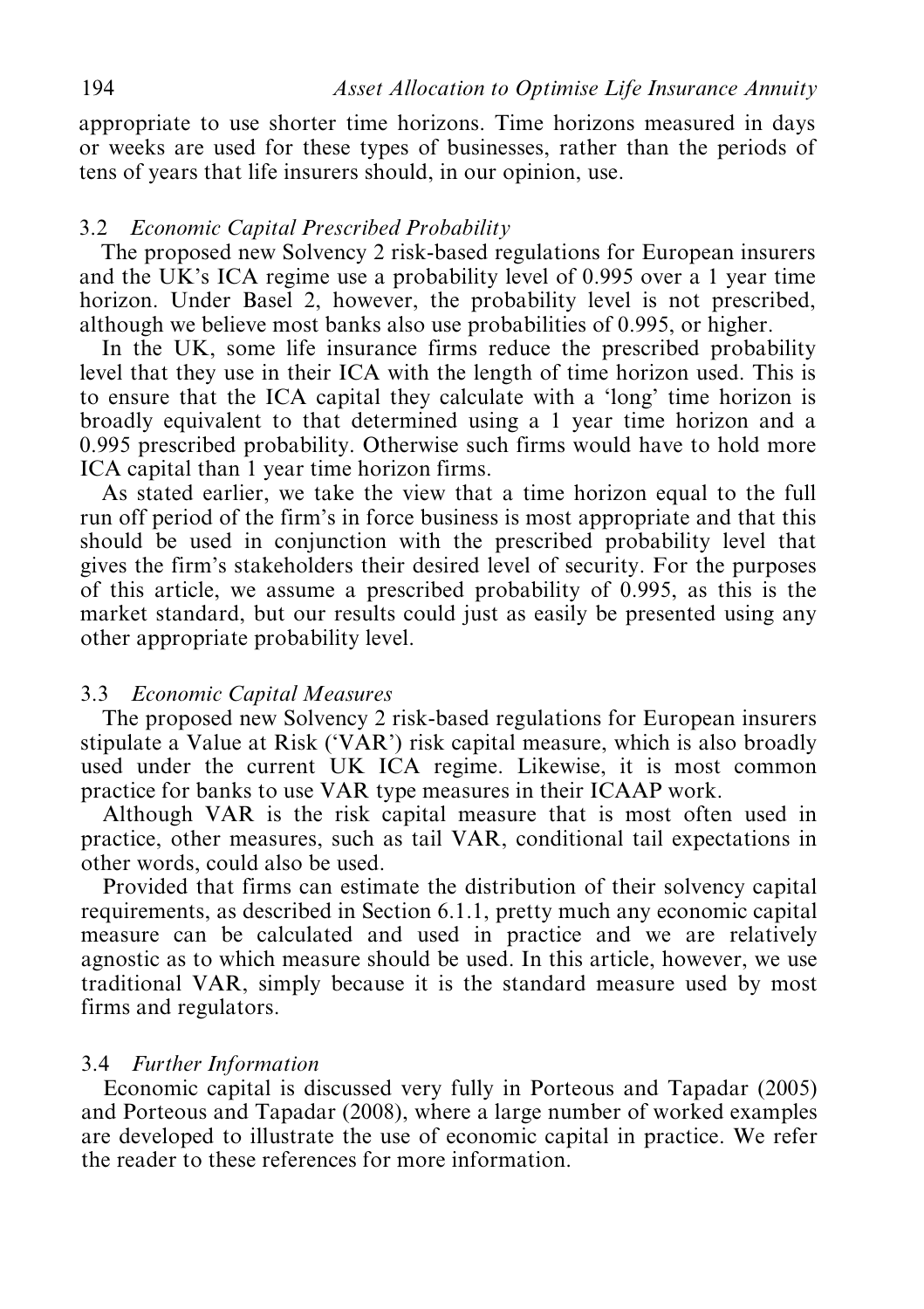#### 4. RISK ADJUSTED PERFORMANCE

The textbook Matten (2000) gives an excellent introduction to the problem of measuring bank performance, after having allowed for the risks that the bank is running. Clearly, a financial services firm can generate higher expected returns and earnings in a number of ways.

For example, it could write more risky business, it could gear up its Tier 1, or equity, capital, or it could take more risk in its actual capital assets. The problem that the providers of a firm's Tier 1, or equity, capital have is in understanding if they are better off with these higher, but more risky returns, as compared to lower, more certain, returns.

In this article, we tackle this problem by measuring financial services firm 'riskiness' using economic capital and risk adjusted performance by the returns earned on this economic capital. Specifically, we measure risk adjusted, or risk consistent, performance as the firm's earned rate of return on the Tier 1, or equity, capital backing economic capital, over the projected lifetime of the firm. This is our key measure of risk adjusted, or risk consistent, financial performance and which we denote by ROEC.

ROEC is, therefore, a conventional IRR calculated using the firm's projected cashflows over the entire run off period of the in force book of business. The firm's actual capital is assumed to equal economic capital, at all durations, with this actual capital backed entirely by Tier 1 capital and invested in a range of assets, as described in the article. So, ROEC measures the amount of shareholder value that is created by the firm after having allowed for the amount of risk that the firm is taking, as measured by economic capital.

Therefore, if a highly profitable firm is generating good returns, but only by taking excessive risks, this might be reflected in a low ROEC value. It is then up to the providers of the firm's Tier 1, or equity, capital to decide if they are being adequately compensated for the risks that the firm is running.

#### 4.1 ROEC as a Random Variable

We can also think of ROEC as a random variable having a well defined probability distribution. Obviously a ROEC distribution with a 'high' mean value is desirable, but other characteristics of the ROEC distribution are arguably even more important.

For example, if the ROEC variable has high volatility, or standard deviation, then certainty of returns is reduced, which is less attractive to Tier 1, or equity, capital providers than a low volatility ROEC variable.

Likewise, a positively skewed ROEC distribution, where high extreme values are possible, but low extreme values are generally not, is preferable to a negatively skewed distribution, where the converse applies.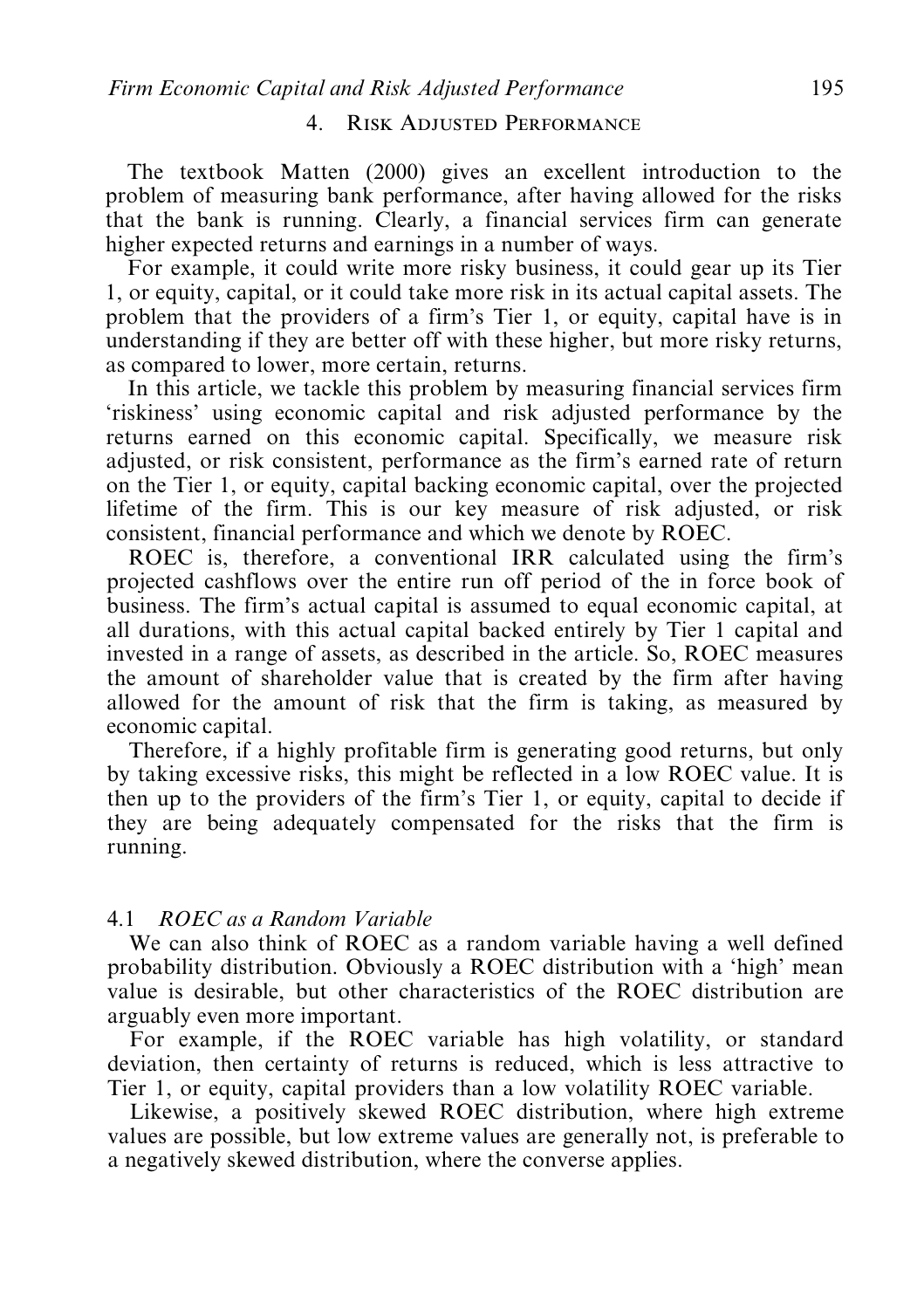#### ä. The Example and Key Assumptions

In this section, we describe the broad details of the example that we use to illustrate our results. The example is very closely related to an example that we have used elsewhere, specifically the life insurance annuity firm example described in Porteous and Tapadar (2005, Section 9.2.2) and Porteous and Tapadar (2008). In the interests of brevity, and to avoid repetition, we will therefore provide enough high level detail for this article to be self contained, whilst not repeating the very full details that are available in the aforementioned references.

#### 5.1 Definition of Economic Capital Used

In our definition of economic capital, we use a VAR measure with a prescribed probability of 0.995 over a time horizon equal to the run off period of the life insurance annuity firm's in force business. So, the time horizon is determined by the time it takes for the firm's very last annuitant to have died.

#### 5.2 The Stochastic Model

The stochastic model that we use to drive the example is a high dimensional multivariate time series model. The *within variable* dependency structure is modelled using first order autoregressive time series models and the *between* variable dependency structure is modelled using graphical models. Please see Lauritzen (1996) for a comprehensive treatment of graphical models, which have useful dimension reduction characteristics.

The model allows the expected values, standard deviations and correlations of the modelled response variables to be user specified. Stochastic standard deviations and correlations can also be accommodated, but we concentrate on stationary values in this example.

Based on our experience of using this model in practice, as evidenced in Porteous (2004, 2005) and Porteous and Tapadar (2005, 2008), we have found it to be an excellent first order approximation to the markets that it models. Please see Porteous and Tapadar (2008) and Appendix 1 for full details of the specific parameterisation of the model used in this example. The key modelled UK investment variables that we use in the example are set out below.

- . Retail price inflation ("RPI'').
- . Equity earnings growth.
- Equity dividend yield.
- Short term cash yield.
- Long term corporate bond yield.

#### 5.3 Demographic Variables

The key demographic variable used in the example is the rate at which future mortality improves. As is described in Porteous and Tapadar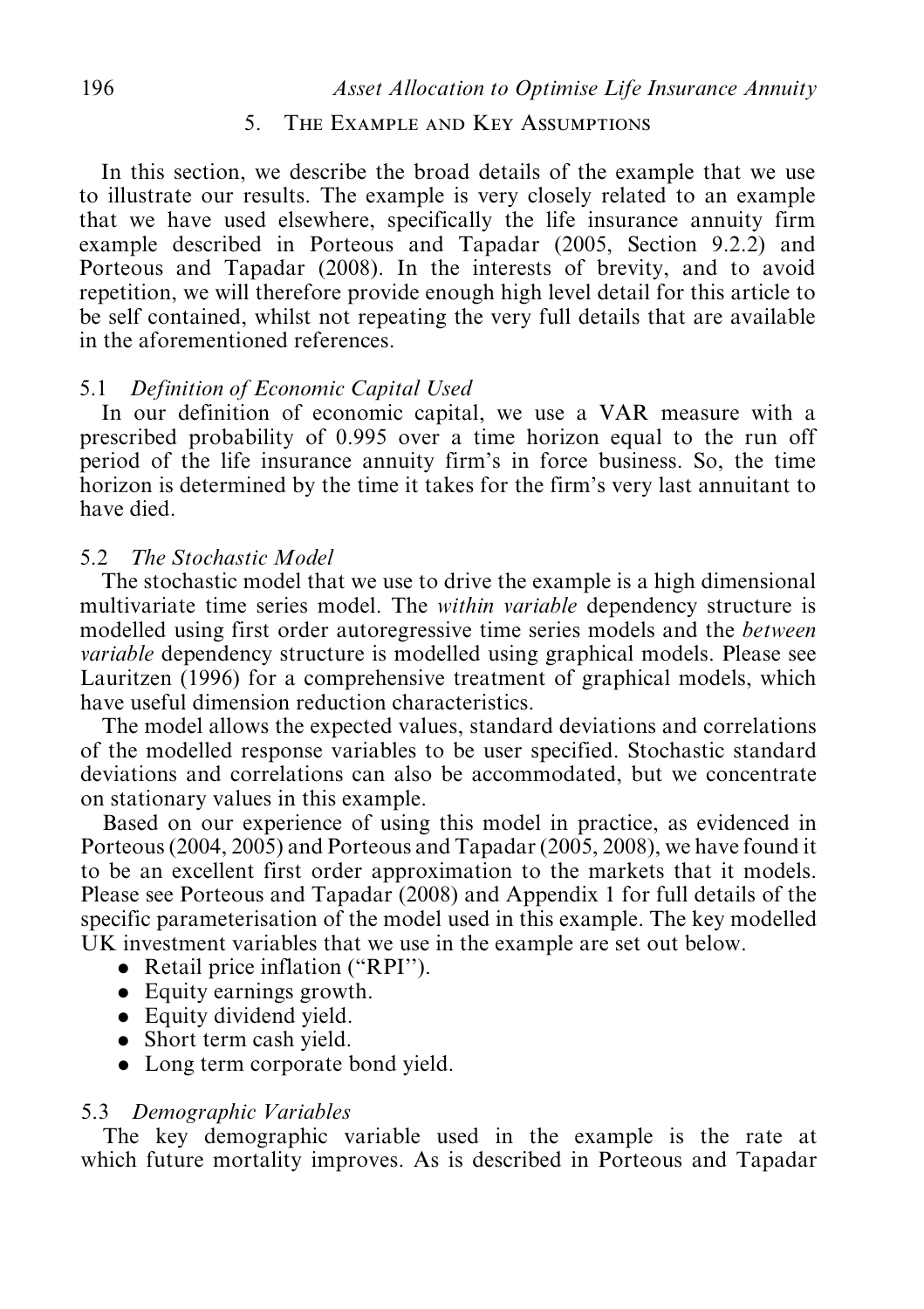(2005), actuaries and demographers have a track record of consistently underestimating rates of mortality improvement.

Improvement rates depend on a number of factors including sex, age and cohort. So, for example, we now have evidence to conclude that improvement rates are accelerating for older groups and decelerating for younger groups. The article by Willets et al. (2004) is an excellent recent investigation into these and other effects.

Our approach to modelling mortality improvement risk is to start with a base mortality table that represents a good estimate of current mortality. Expected improvement factors, as set out in Porteous and Tapadar (2008), are postulated and these are then perturbed by the addition of a stochastic error term in order to model the uncertainty that is prevalent in estimating future mortality improvements. These stochastically generated improvement factors are finally used to project the base mortality table forward in time.

Again, please see Porteous and Tapadar (2008) for full details of the specific parameterisation of the model used in this example.

#### 5.4 Actual Capital

In our example, we assume that the firm's economic capital amount is backed exactly by actual capital comprising of Tier 1 capital only. Tier 1 capital often takes the form of fully paid up ordinary share capital and, for this reason, we refer to Tier 1 capital as equity capital. We assume that actual capital is invested in a range of long term corporate bonds and equities as described in the article.

By Tier 2 capital, we mean subordinated debt, either perpetual, or term. Porteous and Tapadar (2008) describe how economic capital and risk adjusted performance varies when a combination of Tier 1 and Tier 2 capital is used to back economic capital.

#### 5.5 Annuity Example

We model a joint life last survivor annuity for a male aged 65 and a female aged 65, for a single premium of  $£250,000$ . The annuity income,  $\pounds1,500$  per month, is assumed to be level and is paid until both lives have died. The very detailed assumptions that underpin this example are set out in Porteous and Tapadar (2008). We assume that the life insurance annuity business assets are allocated to a range of mixes of long term corporate bonds and equities.

Based on the stochastic elements of the example, the economic capital requirement of the firm's annuity business, as generated by the stochastic model, is the amount of capital that is needed to cover aggregate, or holistic:

- . Market risks as a result of corporate bonds or equities generating inadequate returns;
- . Credit risks as a result of corporate bonds generating excessive credit losses;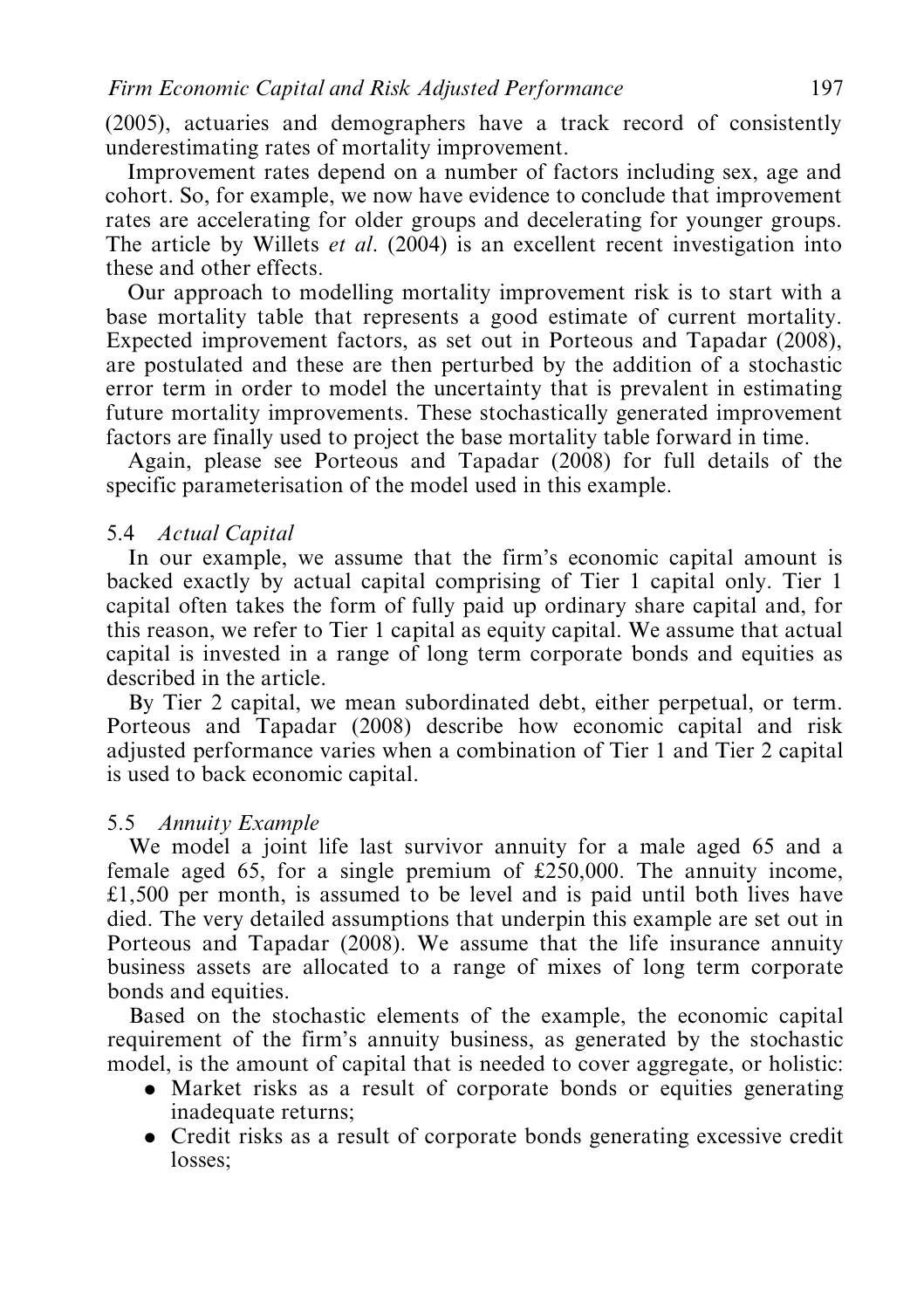- . Expense risks as a consequence of RPI-linked unit costs increasing in line with high levels of RPI;
- . Mortality risks as a consequence of rapidly improving mortality experience; and

all beyond the expected amounts loaded into the life insurance annuity product pricing to cover these risks.

#### å. Results

Our results are presented in the form of a series of graphs and a table, but we first introduce some notation that helps us to describe our results, as follows: let  $EC(x, y)$  denote the economic capital curve when x per cent of business assets and  $v$  per cent of actual capital assets, respectively, are invested in long term corporate bonds. The balance of both business and actual capital assets are then assumed to be invested in equities.

Similarly,  $ROEC(x, y)$  denotes the corresponding earned ROEC when x per cent of business assets and  $\nu$  per cent of actual capital assets are invested in long term corporate bonds.

#### 6.1 Base Case Results When Actual Capital Assets Are Invested 100 Per Cent in Bonds

The first graph in Figure 1 shows 99.5th percentile economic capital curves for a range of business asset mixes, when actual capital assets are invested 100 per cent in long term corporate bonds. In particular, economic capital, per unit of in force business at time zero, is shown on the vertical axis of Figure 1, with the duration to which the firm's balance sheet has been projected shown on the horizontal axis. All economic capital figures provided in this article follow this format.

The time horizon that we use throughout, in accordance with our definition of economic capital set out in Section 5.1, is the run off period of the life insurance annuity firm's in force business, at each projected duration. In other words, the outstanding time it takes for the last annuitant to die, from the point of each projected firm balance sheet.

#### 6.1.1 Economic capital curve construction

The economic capital curves are constructed from 10,000 runs of the stochastic model in a four stage process as follows:

**Stage 1** — We first define the firm's *capital requirement* at projected duration  $t$  as the amount of capital that is required to ensure that the duration  $t$  firm balance sheet is solvent, under a specific run of the stochastic model.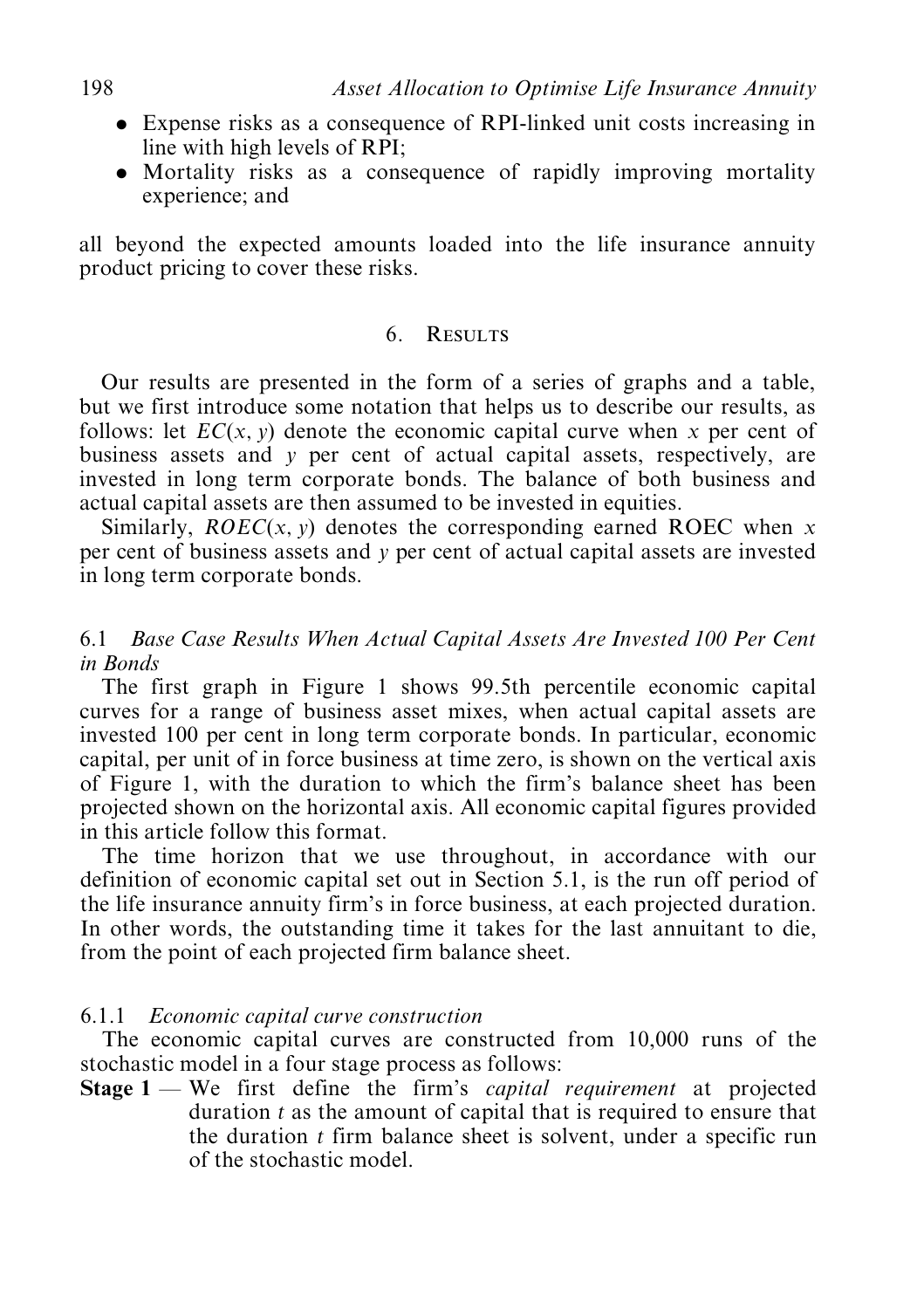

Figure 1. 99.5th percentile economic capital and the associated ROEC probability density functions, when actual capital assets are allocated 100 per cent to long term corporate bonds and business assets to a range of long term corporate bonds and equities, as indicated in the graph keys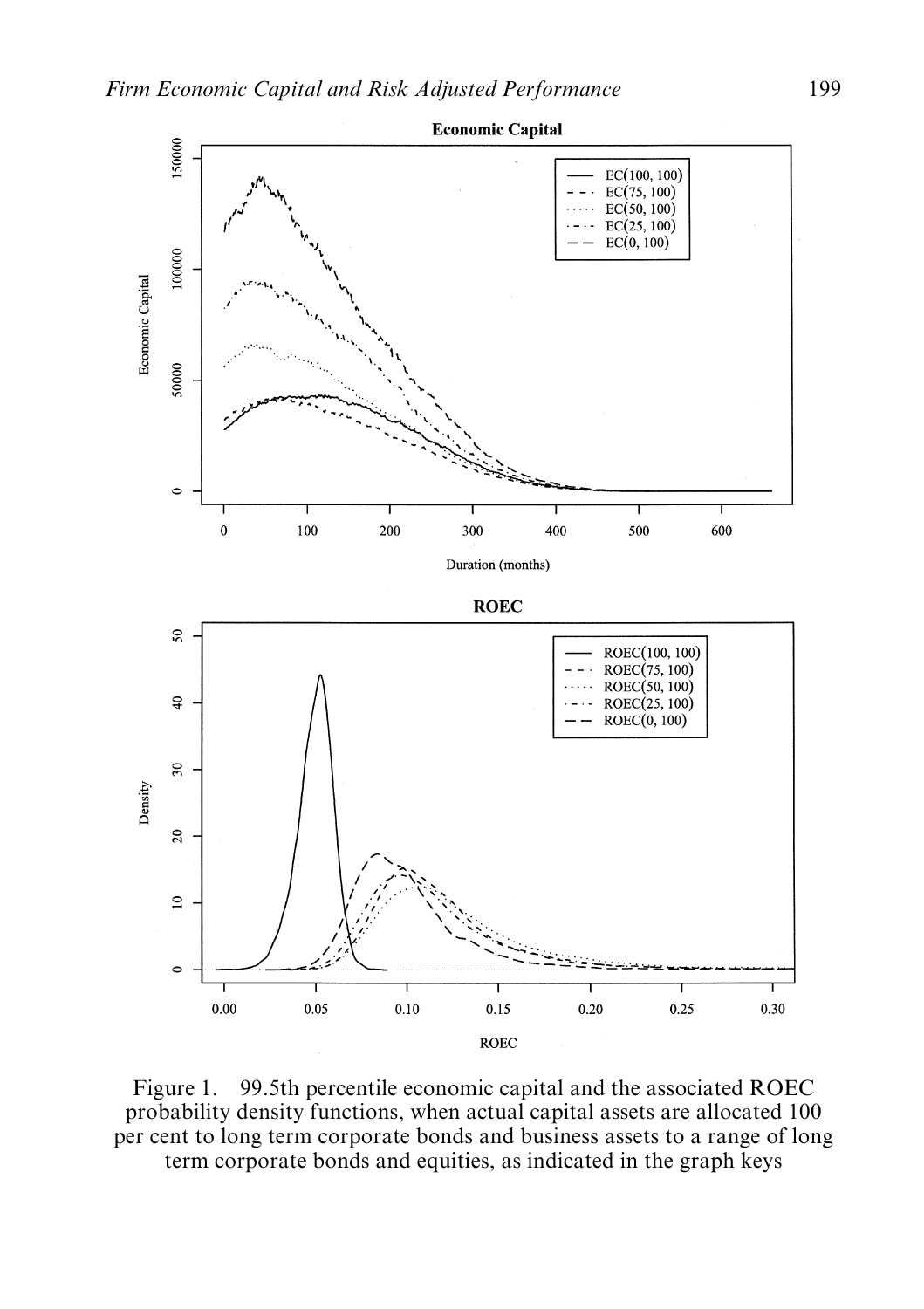- **Stage 2** We next define the firm's *discounted capital requirement* at duration  $s \leq t$ , in respect of the firm's projected duration t balance sheet. We discount the projected duration  $t$  capital requirement from t to s using the rates of return earned on the assets in which the firm's actual capital is assumed to be invested, again under one specific run of the stochastic model. This discounted capital requirement at time s, plus the returns earned on the assets in which the firm's actual capital is assumed to be invested, over the period from s to t, is then sufficient to ensure that the firm's projected duration  $t$  balance sheet is solvent, under this one run of the stochastic model.
- **Stage 3**  $\equiv$  The firm's *discounted solvency capital requirement*, at duration s, is defined as the maximum of the discounted capital requirements over all durations  $t > s$ . As a consequence, discounted solvency capital at duration s, plus the returns earned on the assets in which the firm's actual capital is assumed to be invested over the period from s to t, ensures that all projected balance sheets for durations  $t > s$  remain solvent, again under this one run of the stochastic model.
- **Stage 4**  $\equiv$  Finally, the firm's *economic capital requirement* at duration s is defined as the amount of capital that is required to ensure that all projected duration t firm balance sheets remain solvent, for  $t > s$ , with the prescribed probability level, under multiple runs of the stochastic model. We estimate economic capital using the percentiles of the firm's corresponding discounted solvency capital requirements, as described in Stage 3 above, under 10,000 runs of the stochastic model.

#### 6.1.2 Basic shape of economic capital curves

The initial rise in the economic capital curves is due to the fact that, as the outstanding duration of the firm's in force book of annuity business declines, discounted solvency capital increases. This is because there is less time available for the firm's market value balance sheet to recover from the extreme events that drive discounted solvency capital.

However, as explained in Section 6.1.1, the time zero actual capital amounts are adequate to cover the initial economic capital increases and no additional injections of actual capital are required. This is because the returns earned on the assets in which the firm's actual capital is assumed to be invested are sufficient to fund the economic capital increases exactly, as a consequence of the way in which economic capital is defined.

After these initial economic capital increases, economic capital generally declines as the firm's in force book of annuity business begins to run off faster, as annuitants age and die. The surplus actual capital backing economic capital is then released back to the capital providers.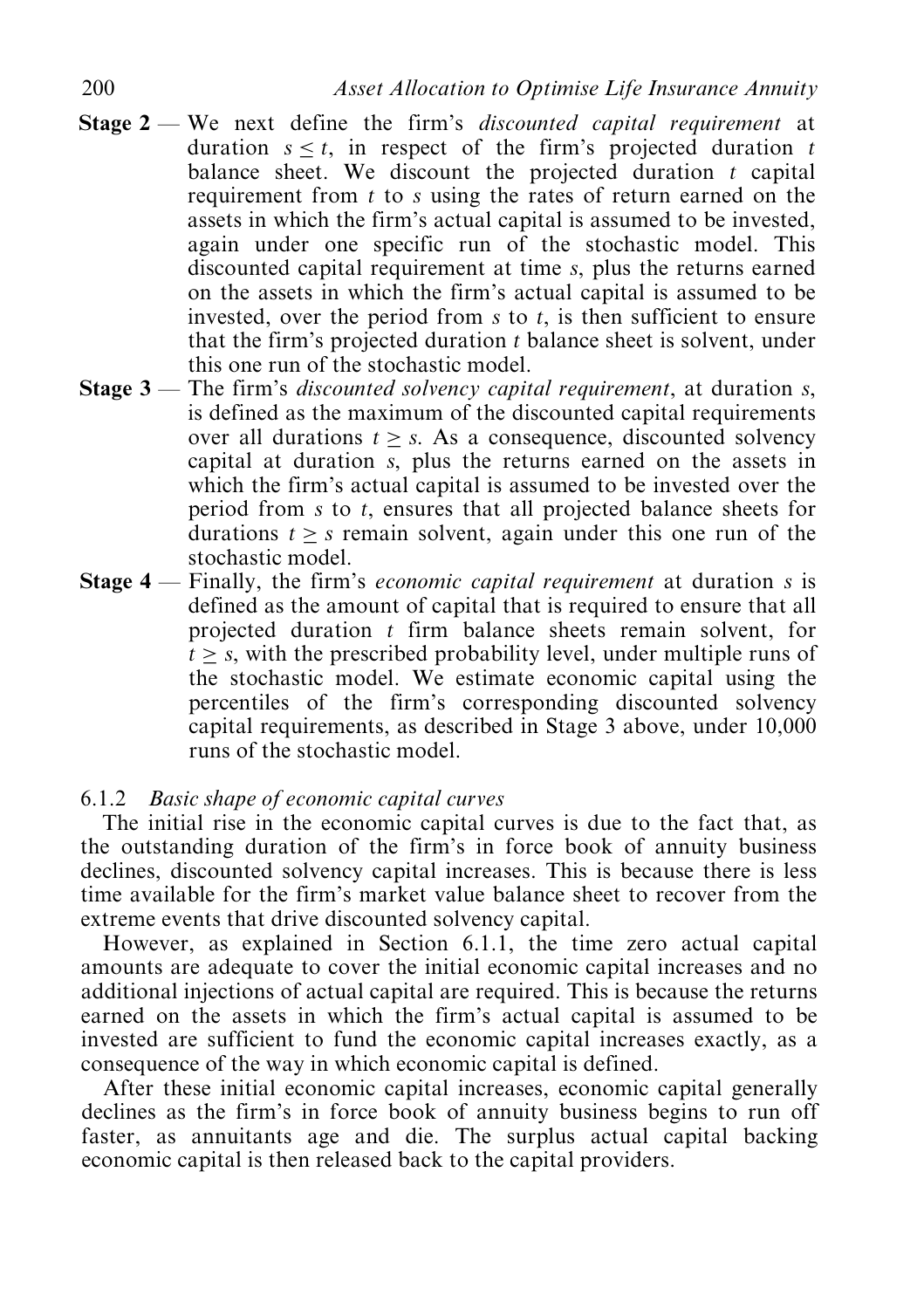#### 6.1.3 ROEC probability density function curves construction

The second graph in Figure 1 shows the ROEC probability density function estimates, where the ROECs are described as previously in Section 4. In Table 1 we show corresponding summary statistics for the ROEC probability density functions.

In order to obtain the 'smooth' density functions shown in Figure 1, standard statistical kernel density estimation techniques were used to smooth the ROEC probability density histograms calculated from the 10,000 runs of the stochastic model used to determine economic capital.

#### 6.1.4 Base case economic capital results

We first note that, as business assets are switched out of bonds and into equities, two counteracting first order effects are anticipated to occur.

Firstly, because equity investment returns are more volatile than bond returns, the volatility of the firm's market value balance sheet, which it is important to remember is calculated over the entire run off period of the firm's in force book of business at each duration, will also increase. Increased balance sheet volatility increases firm discounted solvency capital and so, therefore, economic capital. It is important to note that this effect will be seen irrespective of the time horizon over which economic capital is determined although, the longer the time horizon used, the more marked the effect will be.

The second anticipated effect is that business asset returns will increase on average because equity investment expected returns exceed those of bonds. All else being equal, this reduces firm discounted solvency capital and so economic capital. Again, this effect will be seen regardless of the time horizon over which economic capital is calculated.

Whether economic capital increases, or decreases, as business assets are switched out of bonds and into equities therefore depends on which of these two principal first order effects dominate. If increased volatility over the run off period of the market value balance sheet dominates, then economic capital will increase, and vice versa.

Inspecting the economic capital curves in Figure 1 allows us to see that, perhaps as expected, economic capital is high when the bulk of business assets is allocated to equities, rather than to bonds. This is because, with increasing equity investment, the higher volatility of equity investment returns is dominant.

The one exception to this is the  $EC(75, 100)$  curve, when business assets are invested 75 per cent in bonds and 25 per cent in equities. In this case, it can be seen that economic capital falls at most durations, beyond the very short durations, relative to 100 per cent bond investment. That is, the higher expected asset return effect is dominant, except at very short durations, and a small proportion of equity investment can actually reduce risk.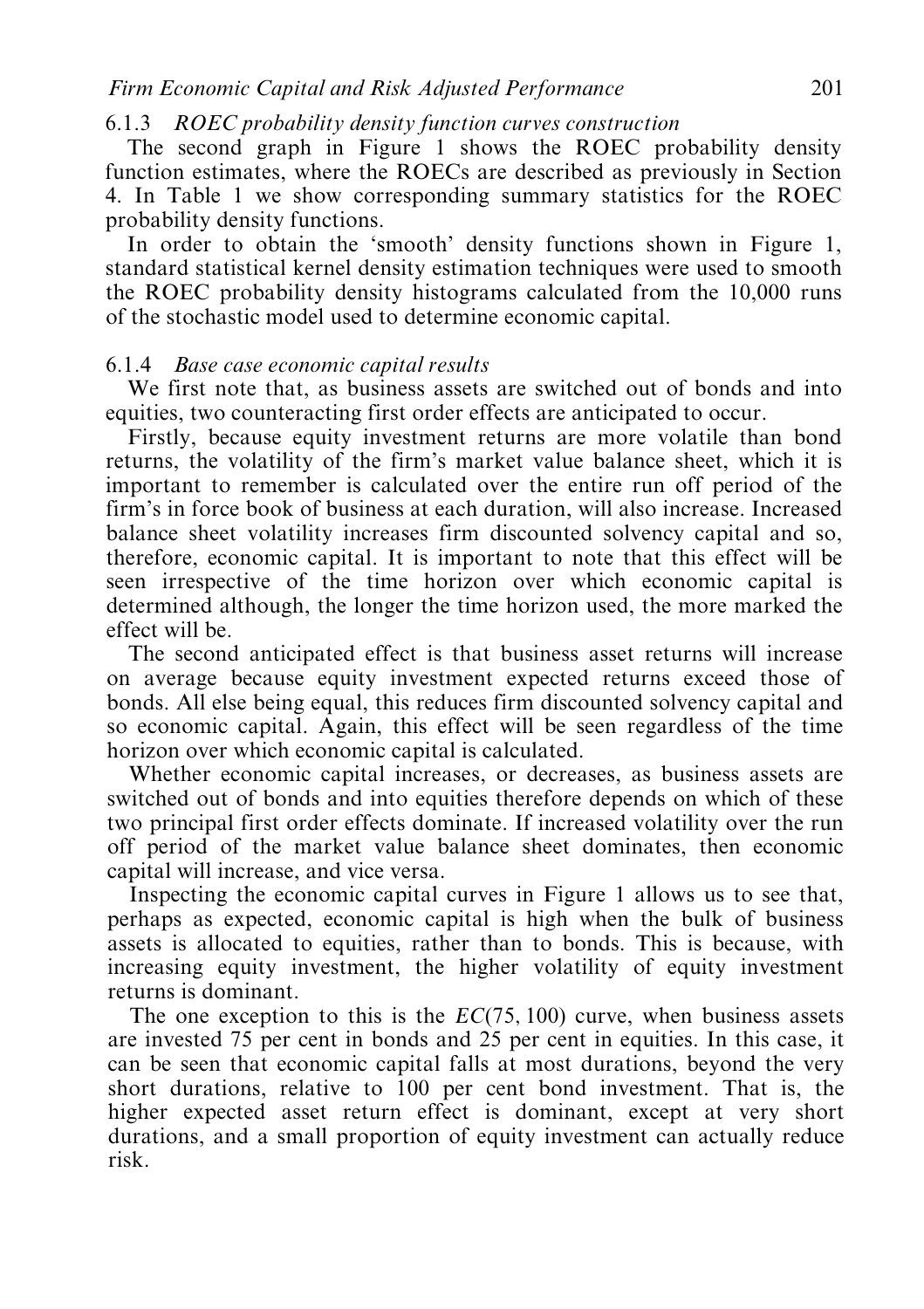At the very short durations, the higher volatility of equities is more dominant as it interacts with the longer, and therefore more volatile, market value balance sheet.

Although not shown explicitly here, we have also re-calculated the economic capital curves shown in Figure 1 using a one year time horizon, rather than a run off horizon. As expected, the one year curves are always lower because, although economic capital is still calculated as the maximum discounted solvency capital requirement, this maximum is over the shorter one year time period. However, qualitatively, the one year curves are identical to the run off curves and again show that investing 25 per cent of business assets in equities reduces risk.

So, we are able to conclude that a capital constrained life insurance annuity firm can reduce risk by switching a small proportion of its business assets out of bonds and into equities. It is interesting to note that this type of asset allocation decision is not at all common in the market.

#### 6.1.5 Base case ROEC results

The second graph in Figure 1 shows the estimated ROEC probability density functions corresponding to the economic capital amounts shown in the first graph.

The first point that can be made is that, as soon as equity investment is introduced into business assets, the densities move significantly to the right and become much more spread, or diverse, and positively skewed. In other words, mean, standard deviation and skewness of ROECs increase. This pattern is also evident in Table 1.

Reading the Figure 1 ROEC probability density function estimates from left to right, we can see that the broad order is as follows: 100 per cent bonds, 0 per cent bonds, 25 per cent bonds, 75 per cent bonds followed, finally, by 50 per cent bonds. As well as the densities shifting to the right in this broad order, the densities also become more spread and positively skewed in this order.

It can be seen therefore that, as business assets are increasingly allocated to equities up to 50 per cent, the  $ROEC(\cdot, 100)$  densities shift to the right and become more positively skewed. This is because the higher returns that are expected to be earned by equity investment dominate the corresponding economic capital increases which are due to the higher volatility of equity investment returns.

However, as the equity investment percentage increases beyond 50 per cent, the  $ROEC(·, 100)$  densities move back towards the  $ROEC(100, 100)$ density. This behaviour is explained by the larger amounts of economic capital required when the equity investment percentage increases beyond 50 per cent, as evidenced in the economic capital curves shown in the first graph of Figure 1. In other words, the higher economic capital amounts pull the ROEC densities back towards the  $ROEC(100, 100)$  density, as the increased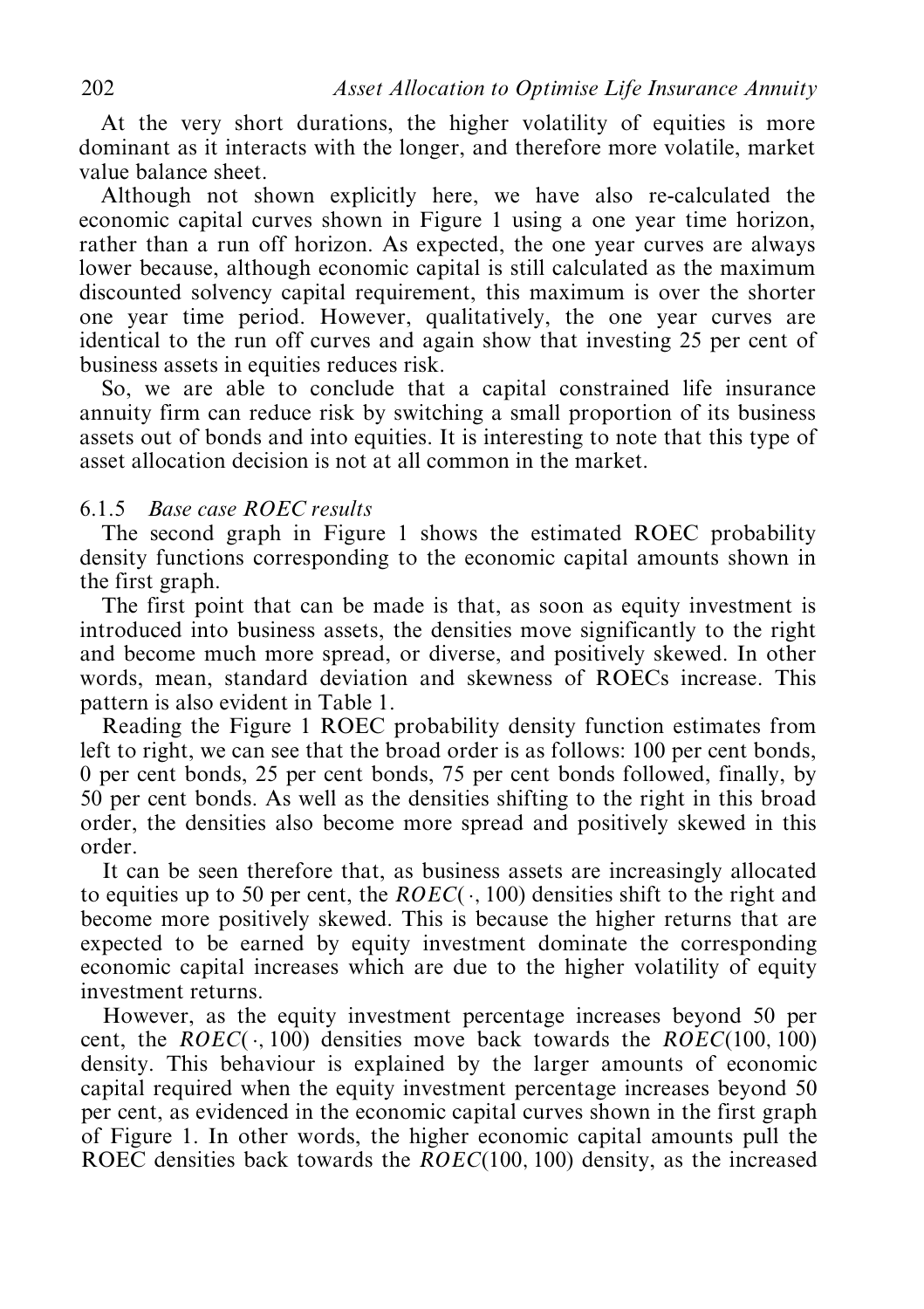economic capital amounts more than compensate for the higher returns that are expected to be earned from equity investment.

By inspecting the way that the ROEC density curves overlap, it can also be observed that the probability of  $ROEC(x, 100) < ROEC(100, 100)$  for  $x < 100$  is rather small. In other words, the likelihood of a lower ROEC, when a proportion of business assets is allocated to equities, as compared to 100 per cent investment in bonds, is very small.

Perhaps more importantly, the upside potential of equity investment on ROEC can be seen to be very significant. This is because of the positive skew shape of the equity investment ROEC densities. For this same reason, the down side risks are also minimal and, by comparing the shapes of the ROEC probability density curves shown in Figure 1, the merit of allocating business assets to equities is apparent. Again, it is interesting to note that most life insurance annuity firms operating in the market invest their business assets 100 per cent in bond type assets.

In Table 1 we have shown what we call the 'Sharpe ratio', defined as mean return, divided by standard deviation return, and which is a potential measure of risk adjusted performance. In statistical terminology, our Sharpe ratio is equivalent to the inverse of a coefficient of variation.

If we based our asset allocation decisions on the Sharpe ratio displayed in Table 1, 100 per cent bond allocation appears to be the optimal business asset allocation choice. The very low estimated standard deviation, or volatility, associated with the  $ROEC(100, 100)$  density dominates the measure, implying that highly risk averse investors, who measure risk using standard deviation, or volatility, may forgo the prospect of the higher returns available with equity investment.

We would recommend, however, that better asset allocation decision making is obtained by considering the full shape of the  $ROEC(\cdot, 100)$ probability density functions, and this indicates that some element of equity investment for business assets is optimal. The same conclusion is arrived at by considering the quartiles of the  $ROEC(·, 100)$  distributions shown in Table 1.

#### 6.1.6 Base case results summary

It can be seen from the results for the example considered here, based on the specific model parameterisation, that allocating all business assets to bonds appears to be sub optimal from the perspective of both minimising economic capital and also optimising risk adjusted performance. A small amount of equity investment appears to be beneficial for a capital constrained life insurance annuity firm as this reduces economic capital.

If a life insurance annuity firm wishes to maximise its risk adjusted performance, and it is not capital constrained, then an even higher amount of equity investment appears optimal. Beyond a certain level, greater equity investment becomes sub optimal on both counts, however.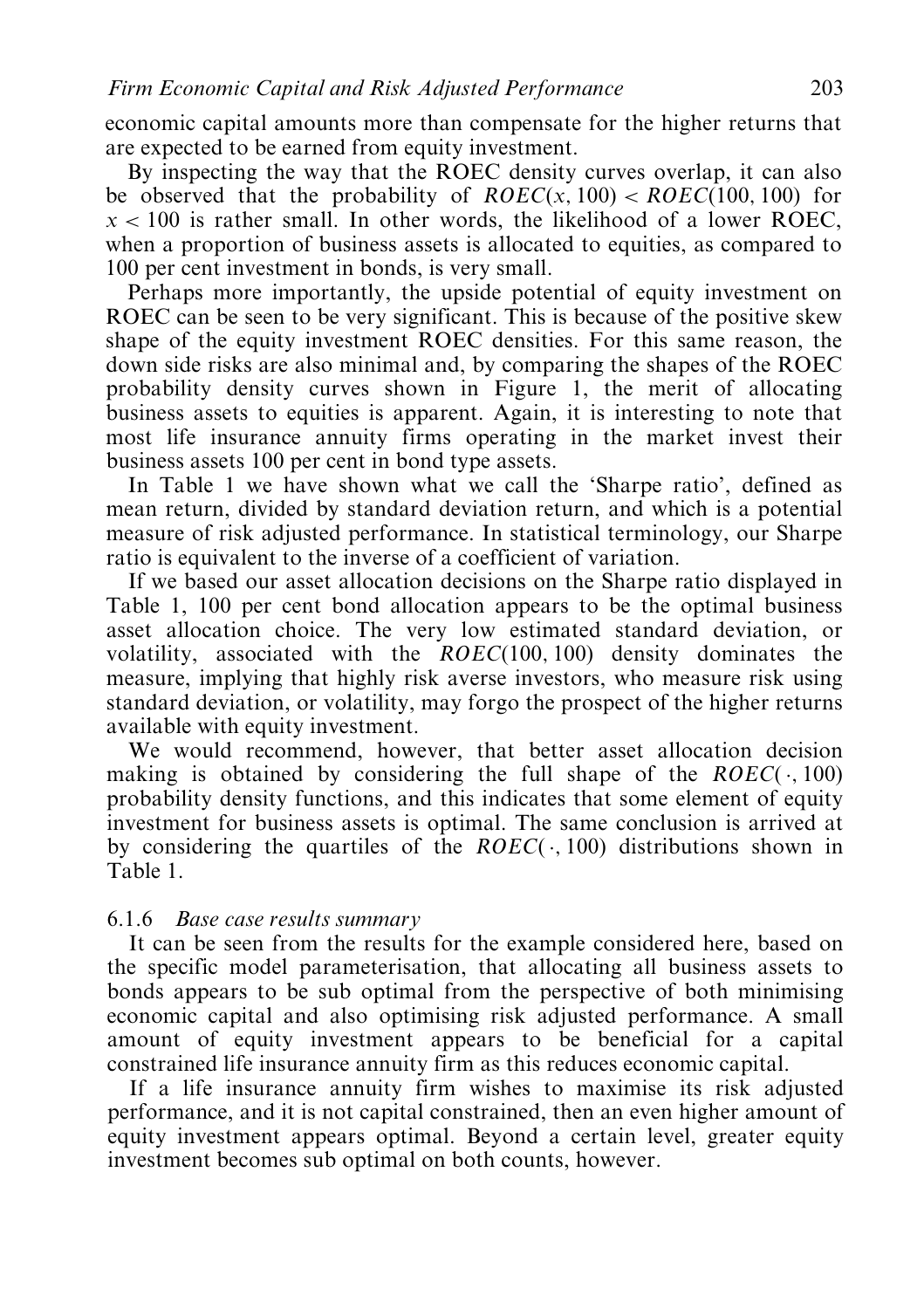Table 1. Summary statistics for 99.5th percentile  $ROEC(x, y)$  when both business and actual capital assets are allocated to a range of long term corporate bonds and equities, as indicated in the table. ( $\mu = \text{Mean}$ ,  $\sigma$  = Standard Deviation,  $Q_1$  = First Quartile,  $Q_2$  = Second Quartile (Median),  $Q_3$  = Third Quartile)

|              |                  |       |          | Sharpe |       |         |       |
|--------------|------------------|-------|----------|--------|-------|---------|-------|
| y            | $\boldsymbol{x}$ | $\mu$ | $\sigma$ | ratio  | $Q_1$ | $Q_{2}$ | $Q_3$ |
|              | 100              | 0.049 | 0.010    | 5.023  | 0.044 | 0.050   | 0.056 |
|              | 75               | 0.124 | 0.081    | 1.525  | 0.094 | 0.110   | 0.134 |
| 100          | 50               | 0.135 | 0.082    | 1.652  | 0.097 | 0.117   | 0.147 |
|              | 25               | 0.121 | 0.065    | 1.850  | 0.090 | 0.108   | 0.133 |
|              | $\mathbf{0}$     | 0.102 | 0.042    | 2.428  | 0.080 | 0.094   | 0.113 |
|              | 100              | 0.057 | 0.010    | 5.672  | 0.051 | 0.057   | 0.063 |
|              | 75               | 0.160 | 0.159    | 1.004  | 0.105 | 0.129   | 0.165 |
| 75           | 50               | 0.191 | 0.303    | 0.631  | 0.110 | 0.139   | 0.187 |
|              | 25               | 0.147 | 0.116    | 1.262  | 0.097 | 0.121   | 0.158 |
|              | $\boldsymbol{0}$ | 0.131 | 0.116    | 1.135  | 0.089 | 0.110   | 0.140 |
|              | 100              | 0.064 | 0.013    | 5.019  | 0.057 | 0.064   | 0.071 |
|              | 75               | 0.195 | 0.351    | 0.555  | 0.112 | 0.140   | 0.186 |
| 50           | 50               | 0.229 | 0.501    | 0.456  | 0.115 | 0.147   | 0.204 |
|              | 25               | 0.202 | 0.744    | 0.271  | 0.106 | 0.135   | 0.183 |
|              | $\mathbf{0}$     | 0.143 | 0.176    | 0.815  | 0.092 | 0.115   | 0.150 |
|              | 100              | 0.071 | 0.016    | 4.383  | 0.063 | 0.071   | 0.078 |
|              | 75               | 0.260 | 1.140    | 0.228  | 0.119 | 0.152   | 0.211 |
| 25           | 50               | 0.300 | 2.214    | 0.136  | 0.120 | 0.155   | 0.217 |
|              | 25               | 0.220 | 0.623    | 0.353  | 0.109 | 0.140   | 0.193 |
|              | $\mathbf{0}$     | 0.161 | 0.247    | 0.652  | 0.096 | 0.121   | 0.163 |
|              | 100              | 0.079 | 0.022    | 3.574  | 0.068 | 0.077   | 0.086 |
|              | 75               | 0.232 | 0.540    | 0.430  | 0.119 | 0.152   | 0.208 |
| $\mathbf{0}$ | 50               | 0.353 | 2.480    | 0.142  | 0.119 | 0.155   | 0.223 |
|              | 25               | 0.221 | 0.689    | 0.321  | 0.109 | 0.139   | 0.189 |
|              | $\mathbf{0}$     | 0.170 | 0.306    | 0.556  | 0.099 | 0.125   | 0.167 |

Contrary to these conclusions, most life insurance annuity firms operating in the market allocate 100 per cent of their business assets to bond type assets.

#### 6.2 General Results

#### 6.2.1 General economic capital results

In Figure 2, for each individual graph, we show 99.5th percentile economic capital for a range of equity and bond allocations of both business and actual capital assets, as indicated in the figure. These graphs are directly comparable with the first graph displayed in Figure 1, which shows 99.5th percentile economic capital, for the same range of asset allocations of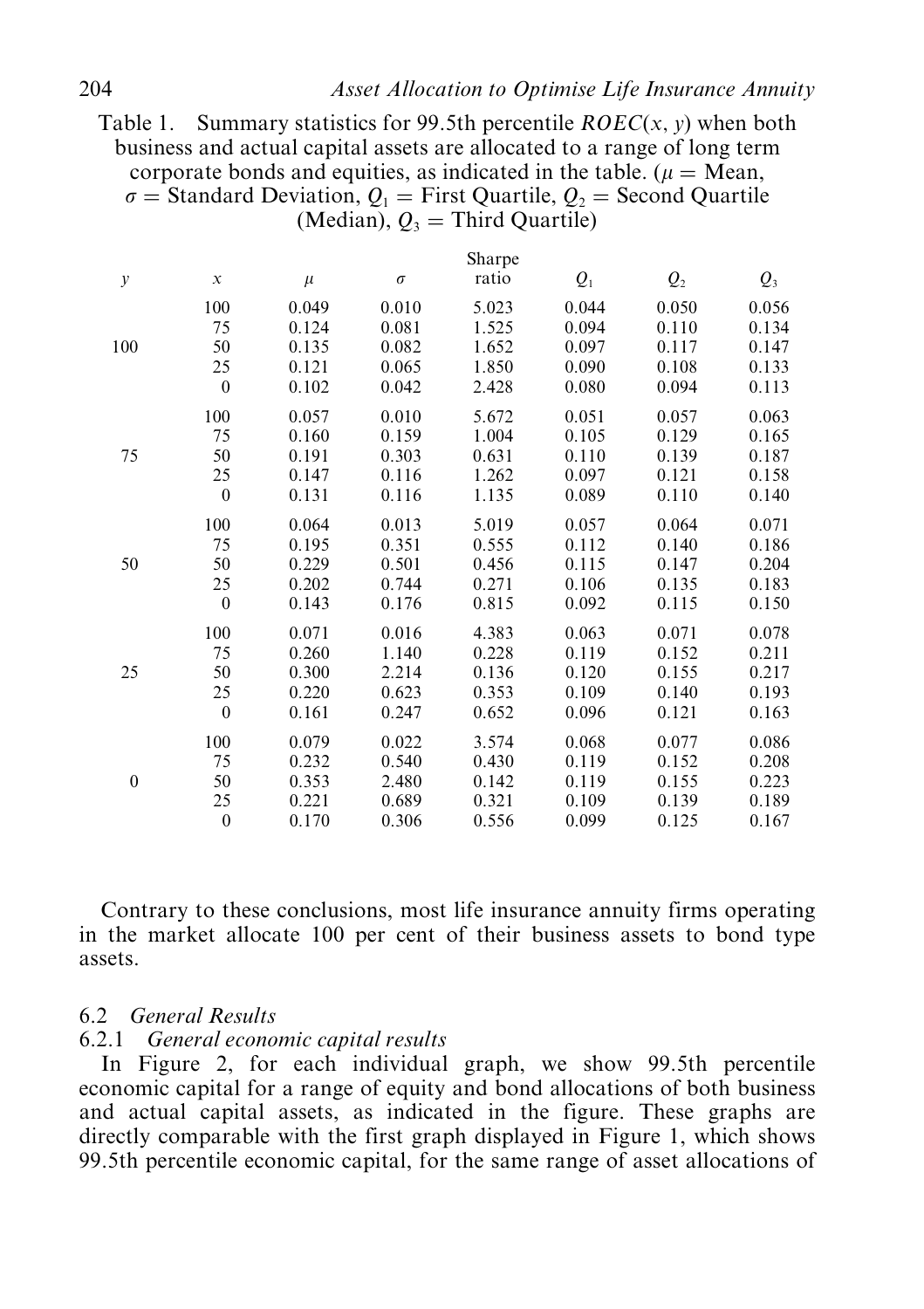

Figure 2. 99.5th percentile economic capital when both business and actual capital assets are allocated to a range of long term corporate bonds and equities, as indicated in the graph keys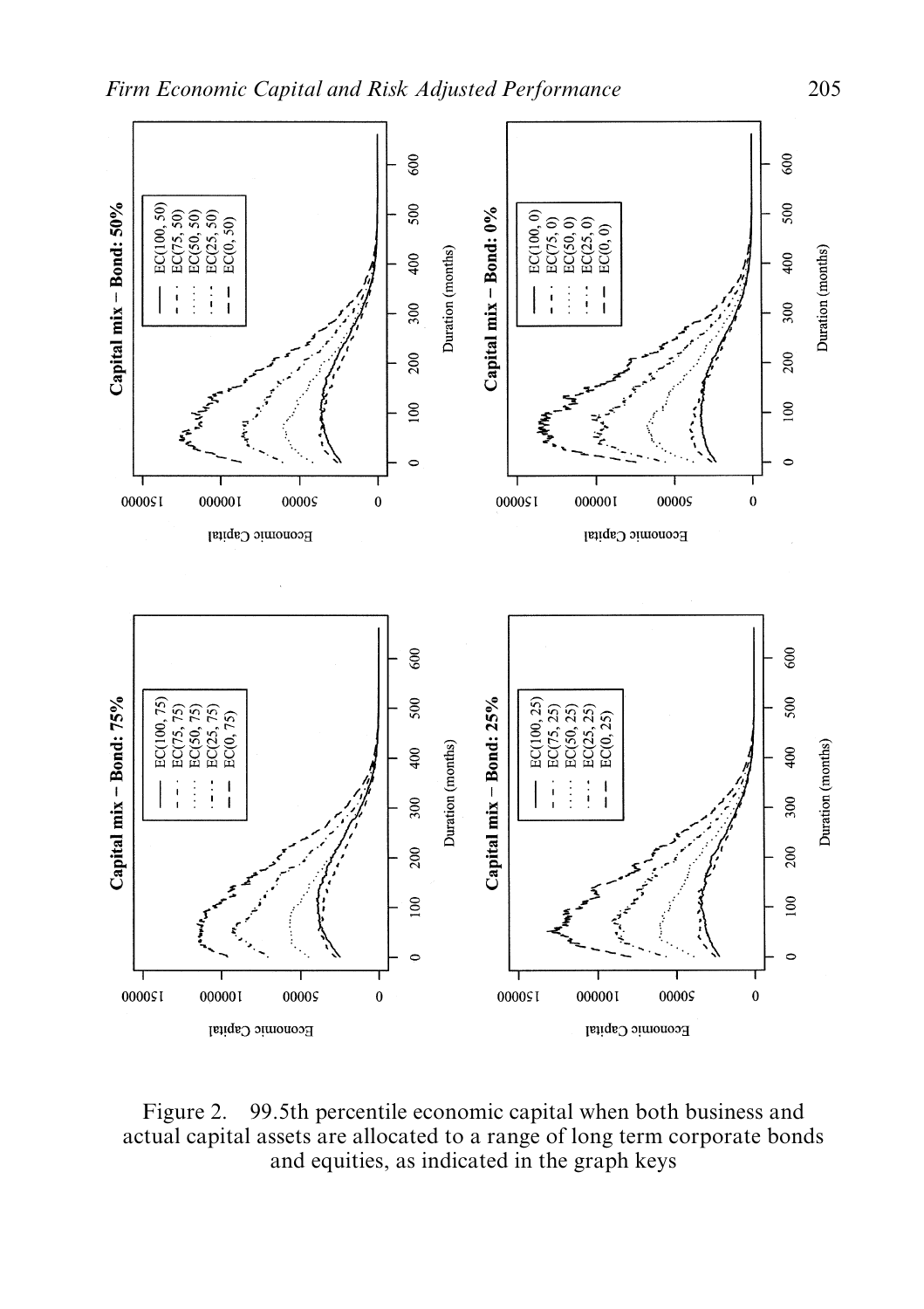business assets, whilst holding actual capital asset allocation fixed at 100 per cent to bonds.

Comparing the graphs in Figures 1 and 2 shows that, as actual capital assets are switched from bonds into equities, consequent economic capital changes are all relatively small. The most discernible change is when actual capital assets are switched from 100 per cent bonds to 75 per cent bonds. In this case, economic capital falls across the board as the additional returns earned on the equity investment more than compensate for the extra risk.

For the other graphs shown in Figure 2, the changes are all smaller. Close inspection of the graphs does reveal, however, a type of 'diversification' benefit effect between equity and bond asset allocation that can, for example, cause economic capital to reduce as actual capital assets are allocated to equities, when business assets are predominantly allocated to bonds. This diversification effect is simply due to the fact that, in both the real investment world, and as modelled in this article, equity and bond investment returns are not perfectly dependent.

By way of illustration, when business assets are allocated 100 per cent to bonds, economic capital is lowest when actual capital assets are allocated 25 per cent to bonds. Similarly, when 75 per cent of business assets are allocated to bonds, economic capital again is lowest when actual capital assets are allocated 25 per cent to bonds. In the limit, when business assets are allocated 0 per cent to bonds, economic capital is lowest when actual capital assets are allocated 75 per cent to bonds.

Comparing the economic capital graphs in Figures 1 and 2, shows that economic capital generally increases as actual capital assets are allocated to equities, due to the higher riskiness of equities. But, as the business asset bond proportion increases, this effect is increasingly mitigated by the diversification benefit effect described above. If we superimpose this diversification benefit effect onto the more dominant effect that actual capital asset equity allocation beyond 25 per cent generally increases economic capital, the changes witnessed in Figure 2 can be explained.

The main conclusion that we can draw from this section, therefore, is that, when firms are attempting to reduce economic capital, or reduce risk, they need to be aware, not just of the relative riskiness of the asset categories in which they are investing, but also of the nature of the dependencies between the assets.

Analysis of the underlying economic capital data show that, near optimal business and actual capital asset allocations, in terms of minimising economic capital, correspond to the  $EC(100, 25)$  curve at shorter durations and the  $EC(75, 25)$  curve at longer durations. It is again worth noting that these types of asset allocations are not at all common in the market.

#### 6.2.2 General ROEC results

In this section, we now move on to consider the ROEC probability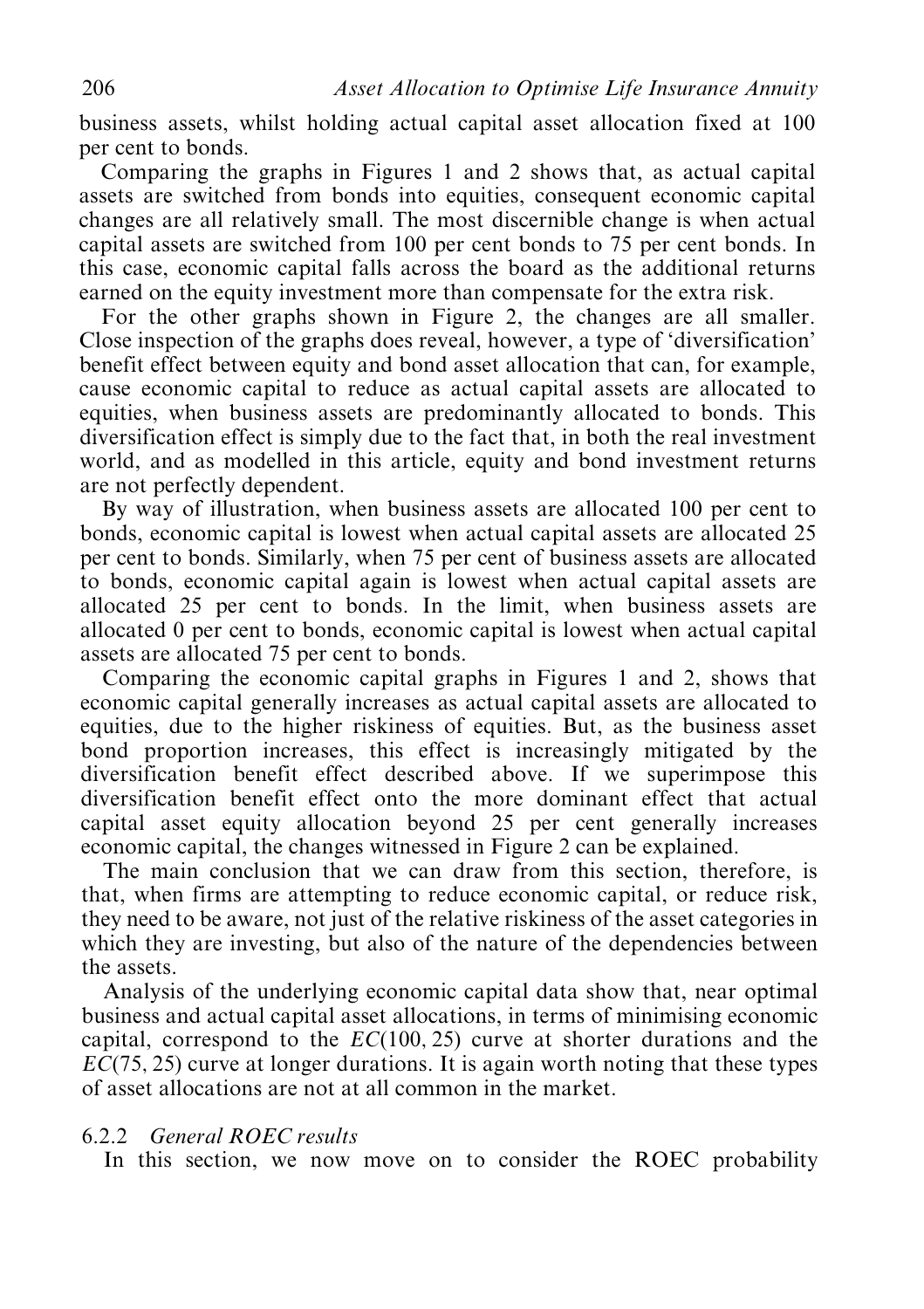

Figure 3. 99.5th percentile ROEC probability density functions when both business and actual assets are allocated to a range of long term corporate bonds and equities, as indicated in the graph keys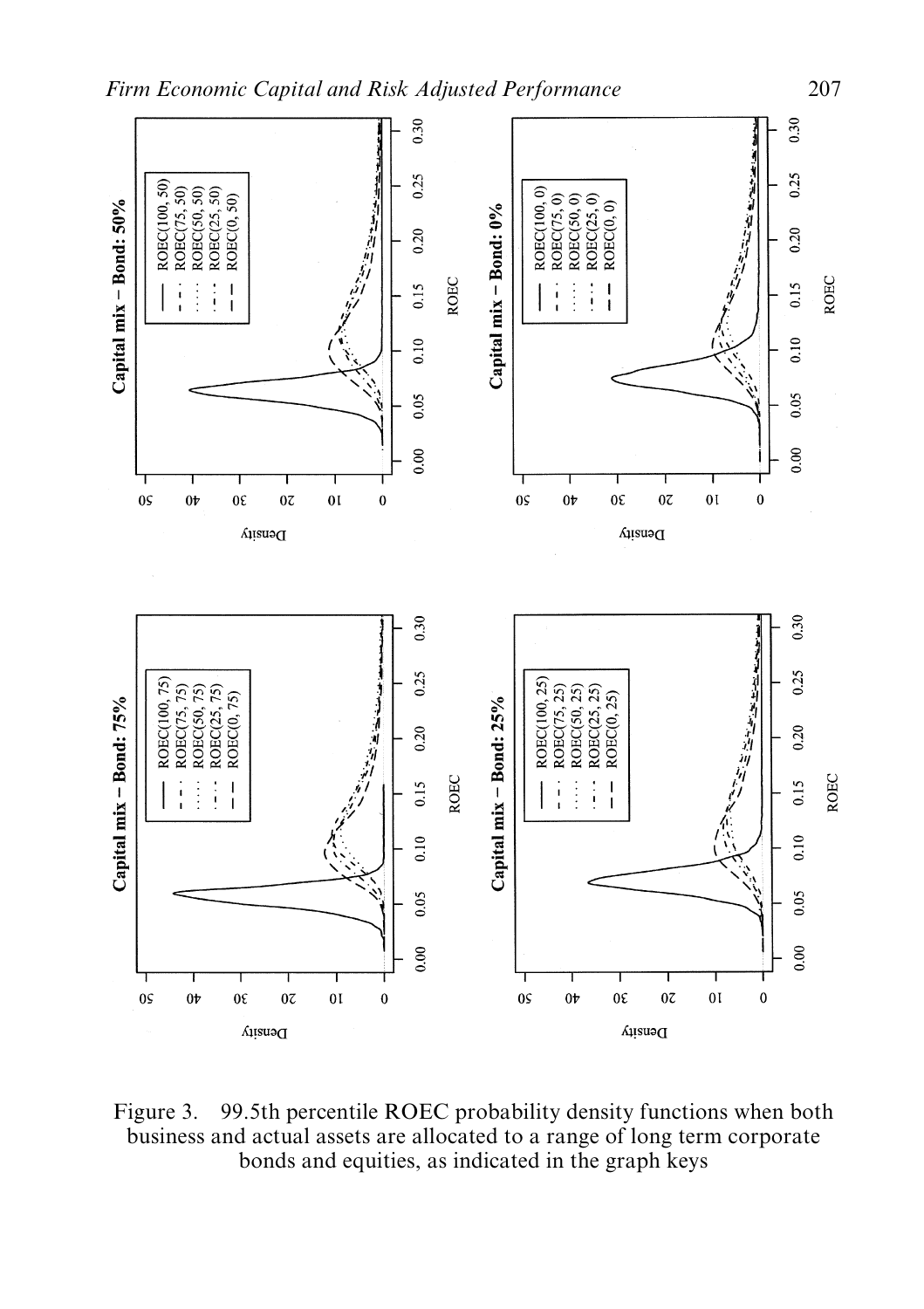density functions and summary statistics corresponding to the economic capital amounts shown in Figure 2. The ROEC density functions are shown in Figure 3 with selected summary statistics again provided in Table 1.

Comparing the graphs displayed within Figures 1 and 3 shows that, as actual capital assets are increasingly allocated to equities, rather than bonds, the density curves shift to the right, and become more diverse and positively skewed. In other words, actual capital equity investment increases ROEC returns, spreads and skewness. The ordering of these density curves by business asset mix, within each individual actual capital graph, remains constant with the  $ROEC(50, \cdot)$  density curve being the density furthest right, most spread and skewed.

Similar to the discussion set out in Section 6.1.5, it can be seen from the shape of the density curves in Figures 1 and 3, and the way that they overlap, that there is little down side risk, and plenty of upside potential, to allocating business assets 50 per cent to bonds, as compared to 100 per cent. The summary statistic quartiles shown in Table 1 again confirm this conclusion.

The Sharpe ratio shown in Table 1 is again seen to be relatively unhelpful in the asset allocation decision making process.

Based on the estimated probability density functions shown in Figures 1 and 3, we would suggest that a near optimal asset allocation mix for this firm, in terms of maximising ROEC, is close to the  $ROEC(50, 0)$  density. This choice gives high mean ROECs, with some down side risks, but very significant up side potential. The summary statistics shown in Table 1 again support this view.

We note that this asset allocation choice would be extremely unusual in the market.

#### 6.2.3 General results summary

It can be seen from the results for the example presented here, that allocating all business and actual capital assets to bonds appears to be sub optimal from the perspective of both minimising economic capital and maximising risk adjusted performance.

For example, a substantial amount of equity investment for actual capital assets appears to be beneficial for a capital constrained life insurance annuity firm as this reduces economic capital. Likewise, if a life insurance annuity firm wishes to maximise its risk adjusted performance, and is not capital constrained, then substantial amounts of equity investment for both business and actual capital assets appears to be near optimal.

As a consequence of the fact that equity and bond investment returns are not perfectly dependent, the optimal business asset equity allocation proportion will depend on the proportion of actual capital assets that are allocated to equities, and vice versa.

Contrary to these conclusions, most life insurance annuity firms operating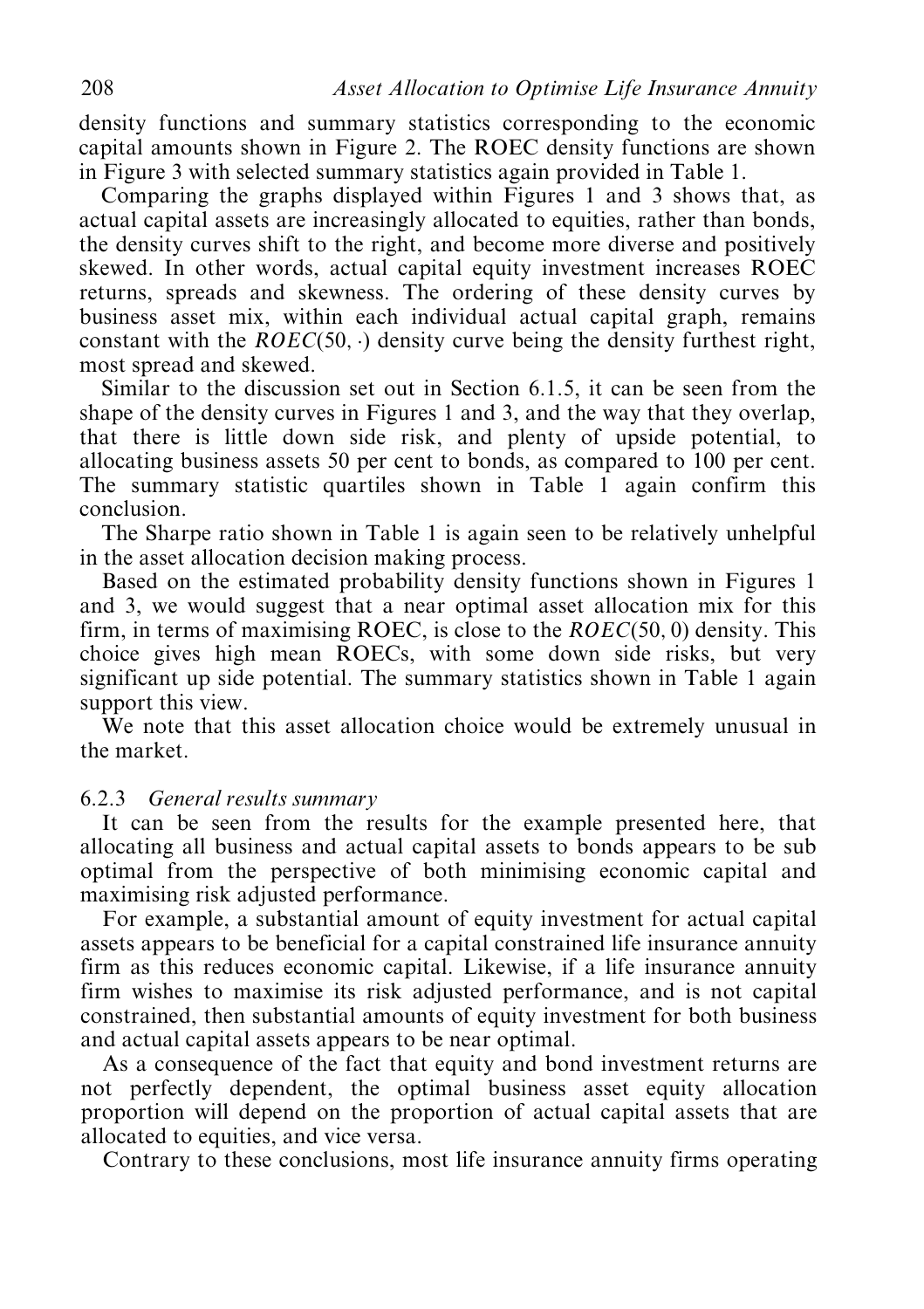in the market invest 100 per cent of both their business and actual capital assets in bond type assets.

#### 7. CONCLUSION

In this article, for a simple life insurance annuity firm, we have considered the two key questions set out in Section 1.3 concerning the impact that asset allocation has on firm economic capital and risk adjusted performance. We have not followed the traditional approach to answering these questions, as described in Section 2, but have instead followed an approach based on stochastically generated economic capital.

In our view, the approach adopted here is theoretically more appropriate as the risks involved in the firm's business and assets are modelled explicitly, using a stochastic model, rather than, at best, implicitly using deterministic techniques. Moreover, in determining our optimal asset allocations, we have properly defined our objective, either minimising economic capital, or maximising ROEC, rather than leaving the objective vague or unspecified.

For the simple firm considered here, it is traditional for business assets to be allocated 100 per cent to bonds and actual capital assets to be allocated 100 per cent to low risk assets such as cash or bonds. As can be seen from Section 6, near optimal asset allocation to minimise economic capital, or maximise ROEC, involves allocating actual capital assets, or both business assets and actual capital assets, to equities in substantial proportions.

This goes very much against the mainstream and conventional wisdom. In defence of life insurance annuity firms, it should be noted, however, that life insurance regulations may be a cause of this behaviour as they can penalise equity investment inappropriately. Porteous and Tapadar (2005, Section 9.2.3.6) provide a fuller discussion of this point.

In this article we have allowed the asset allocation of both business and actual capital assets to move in discrete jumps of 25 per cent, which is adequate for our purposes. In practice, firms will want to know to a higher level of granularity what their optimal asset allocation is and this can obviously be achieved by using smaller discrete jumps, especially in the vicinity of the optimal allocation.

Although our results and conclusions are based on one simple example, we believe that they do apply more widely and will report other examples in due course. The implications of the general conclusions presented here are, we feel, of fundamental importance to firms, customers, capital providers and also to regulators for the following main reasons:

. It is incumbent on a firm's management to run the business as optimally and efficiently as possible. This is what they are paid to do. By not allocating assets in a near optimal fashion, directors and managers are not fulfilling their obligations to capital providers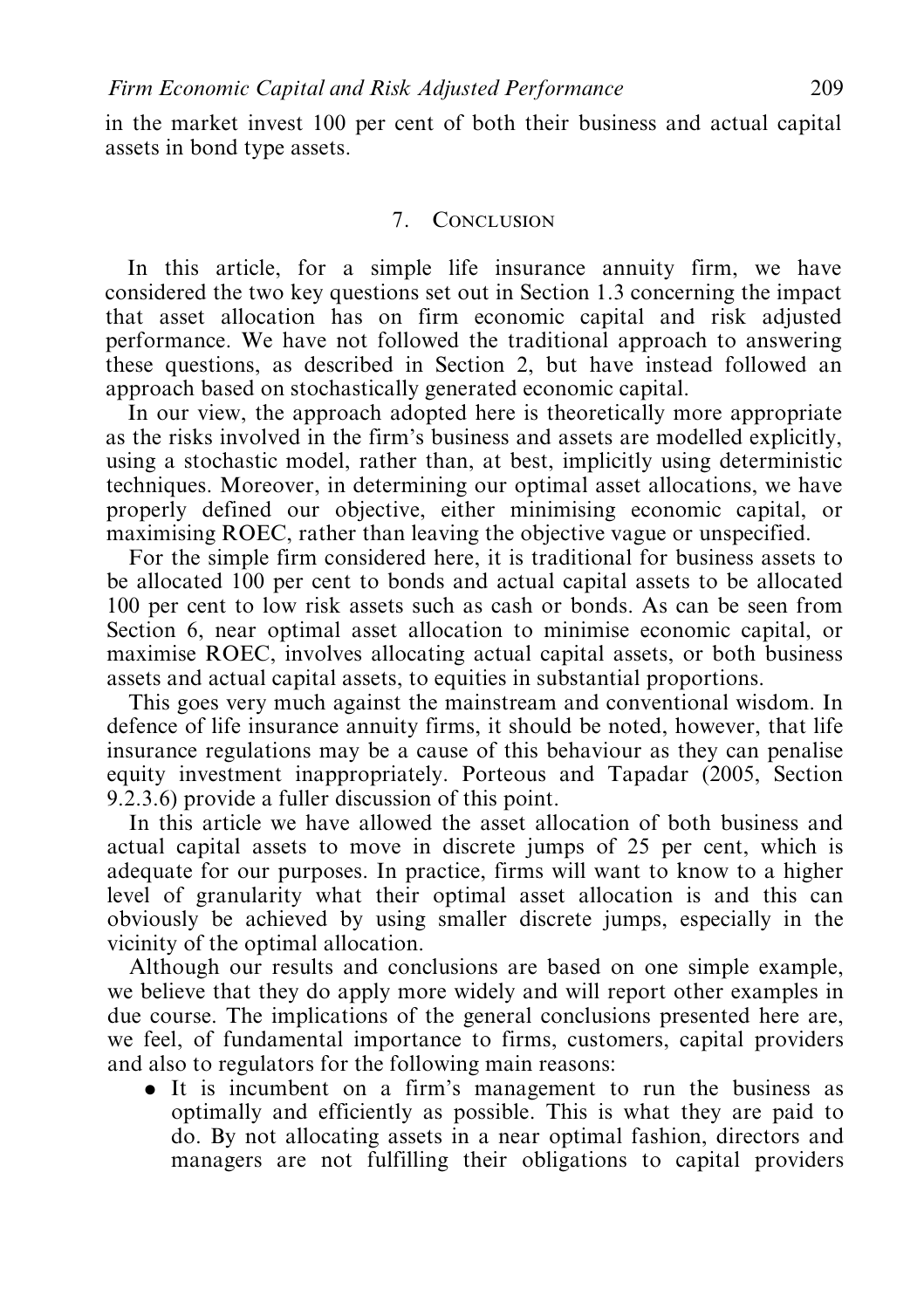because sub optimal asset allocation deprives capital providers of their full and fair risk adjusted returns.

. Sub optimal asset allocation, in conjunction with, or caused by, risk insensitive regulations, may lead firms to hold more, or less, actual capital than is strictly necessary. The whole of the financial system, and the allocation of capital throughout it, will therefore be inefficient. This is clearly bad news for the financial services industry but, more importantly, for the wider economy more generally.

#### **REFERENCES**

DEV, A. (2004). *Economic capital: a practitioner guide*. Risk Books, London.

- LAURITZEN, S. (1996). Graphical models. Clarendon Press, Oxford.
- MATTEN, C. (2000). Managing bank capital capital allocation and performance measurement. Wiley.
- PORTEOUS, B.T., MCCULLOCH, L. & TAPADAR, P. (2003). An approach to economic capital for financial services firms. Risk Magazine, April, 28-31.
- Porteous, B.T. (2004). Economic capital for life insurance with profits long term business funds. Journal of Risk, 6, 1-26.
- PORTEOUS, B.T. (2005). The "benefits" of smoothing. Life and Pensions Magazine, August/ September, 42-48.
- PORTEOUS, B.T. & TAPADAR, P. (2005). Economic capital and financial risk management for financial services firms and conglomerates. Palgrave MacMillan.
- PORTEOUS, B.T.  $&$  TAPADAR, P. (2008). The impact of capital structure on economic capital and risk adjusted performance. Astin Bulletin, 38(1), 341-380.
- Willets, R.C., Gallop, A.P., Leandro, P.A., Lu, J.L.C., MacDonald, A.S., Miller, K.A., Richards, S.J., Robjohns, N., Ryan, J.P. & Waters, H.R. (2004). Longevity in the 21st century. British Actuarial Journal, 10, 685-832.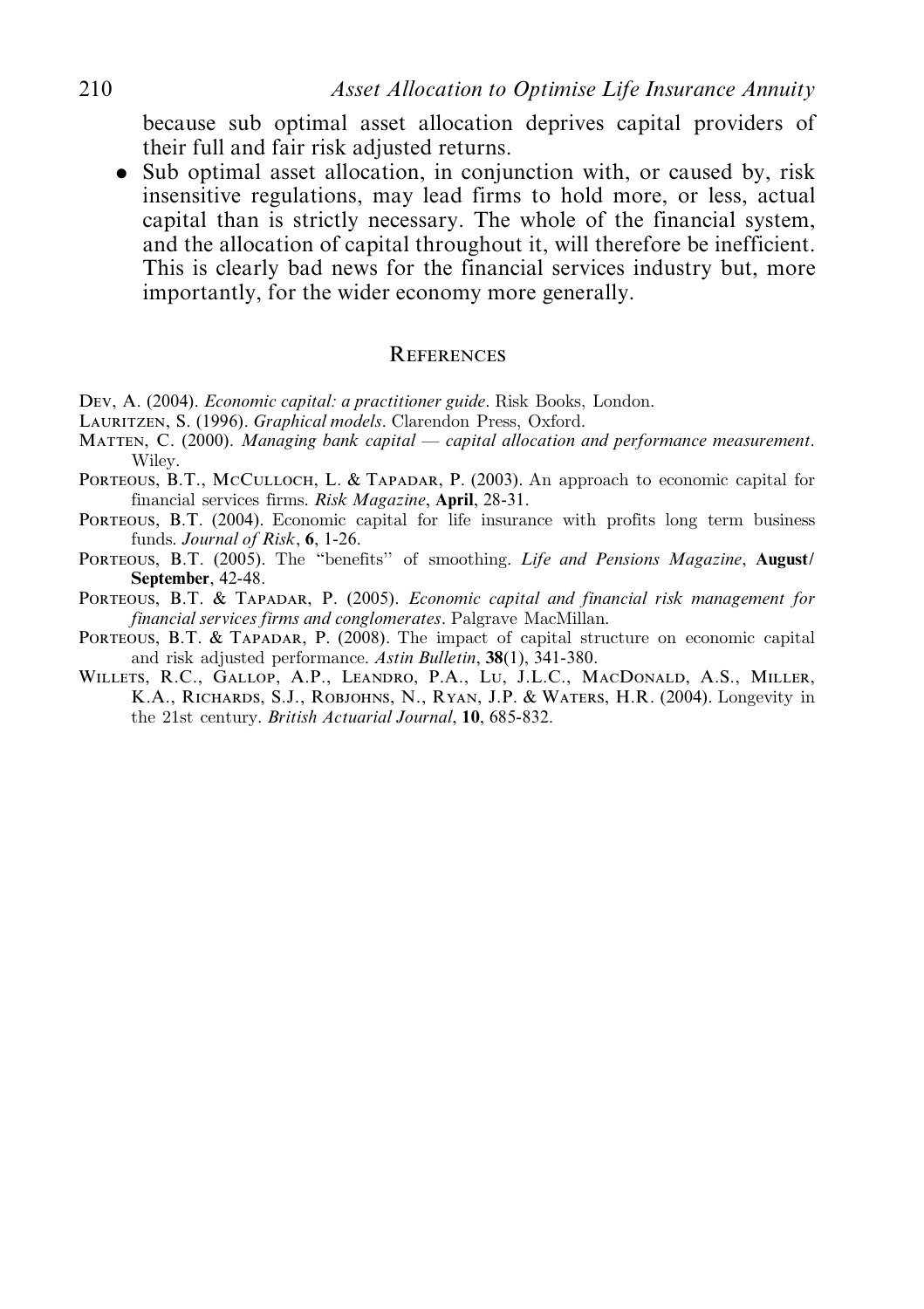#### APPENDIX 1

#### STOCHASTIC MODEL INVESTMENT RESPONSE VARIABLE DETAILS

The stochastic model that we use is a fairly standard 21 dimensional multivariate normal first order autoregressive time series model, where the multivariate dependency structure of the 21 individual response variables is modelled using a graphical model, as explained below.

The 21 individual univariate time series models, described below, model the within-series dependency, or serial dependency, structures of each of the individual response variables.

To model the between-series, or multivariate, dependency structure of the 21 individual response variables, we use a multivariate normal model where the correlation structure of the 21 dimensions is modelled using a graphical model, which describes the assumed conditional independence properties of the 21 dimensions.

In particular, we model the *i*th response variable at time  $t$ ,  $Z_{it}$ , as the sum of an unconditional expectation  $\mu_i$  and a first order autoregressive time series with constant volatilities and correlations, although stochastic volatilities and correlations can also be accommodated if required. In other words,  $Z_{it} = \mu_i + Y_{it}$ , where:

$$
Y_{it} = \beta_i Y_{i(t-1)} + \epsilon_{it}.
$$
\n<sup>(1)</sup>

The error terms  $\epsilon_{it} \sim N(0, \sigma_i^2)$  and are assumed to be independently distributed across time. Note that  $E[\mathbf{Z}_{it}] = \mu_i$  and that the first order autoregressive parameter  $\beta_i$  controls the strength of the within-series dependency for the *i*th response variable. So, for example, 'large' positive values of  $\beta_i$  will mean that there will be very strong positive serial dependency within the ith response variable.

Table 2 shows the parameterisation of the 21 univariate autoregressive time series models that make up the full 21 dimensional stochastic investment response model. The annual expected values, the  $\mu_i$ s, and the annual standard deviations, the  $\sigma_i/\sqrt{1-\beta_i^2}$ s, of the individual response variables are also shown.

The correlation structure of the  $\epsilon_i$  error terms is modelled using a graphical model, as displayed in Figure 4. In this figure, response variable error terms that are directly connected to each other are correlated, with the assumed constant correlation coefficient values  $\rho_{ii}$ , as set out in Table 3.

Response variable error terms that are indirectly connected in Figure 4, via other directly connected error terms, are still statistically dependent, and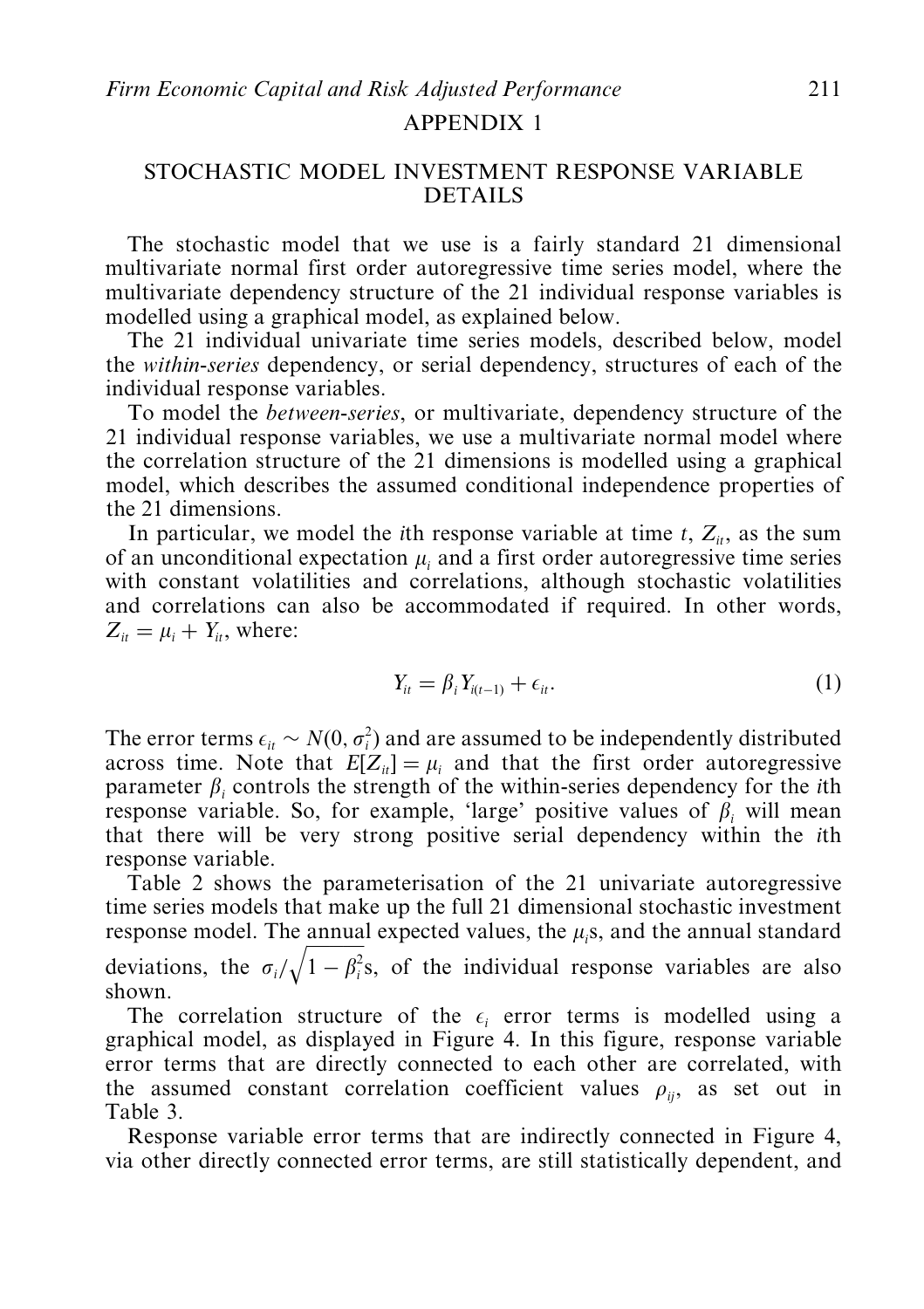| Table 2. Stochastic model: univariate model parameterisation |  |  |  |  |
|--------------------------------------------------------------|--|--|--|--|
|--------------------------------------------------------------|--|--|--|--|

|                | Investment response variable      | Unconditional<br>expectation<br>$\mu_i$ | First order<br>autoregressive<br>parameter<br>$\beta_i$ | Unconditional<br>standard<br>deviation<br>of error terms<br>$\sigma_i/\sqrt{1-\beta_i^2}$ |
|----------------|-----------------------------------|-----------------------------------------|---------------------------------------------------------|-------------------------------------------------------------------------------------------|
|                | $U.K.$ economic                   |                                         |                                                         |                                                                                           |
| 1              | Retail Price Inflation ("RPI")    | 0.0275                                  | 0.975                                                   | 0.00750                                                                                   |
| $\overline{2}$ | Equity earnings/dividend growth   | 0.0425                                  | 0.950                                                   | 0.02000                                                                                   |
| 3              | Equity dividend yield             | 0.0325                                  | 0.975                                                   | 0.00750                                                                                   |
| 4              | Short term cash yield             | 0.0475                                  | 0.975                                                   | 0.00750                                                                                   |
| 5              | Medium term government bond yield | 0.0500                                  | 0.975                                                   | 0.01875                                                                                   |
| 6              | Medium term corporate bond yield  | 0.0550                                  | 0.975                                                   | 0.01875                                                                                   |
| 7              | Long term government bond yield   | 0.0525                                  | 0.975                                                   | 0.01875                                                                                   |
| 8              | Long term corporate bond yield    | 0.0575                                  | 0.975                                                   | 0.01875                                                                                   |
| 9              | Mortgage yield                    | 0.0575                                  | 0.975                                                   | 0.00750                                                                                   |
| 10             | Property rental growth            | 0.0325                                  | 0.950                                                   | 0.01875                                                                                   |
| 11             | Property rental yield             | 0.0425                                  | 0.975                                                   | 0.00750                                                                                   |
| 12             | $\pounds$ appreciation against \$ | 0.0200                                  | 0.000                                                   | 0.02500                                                                                   |
|                |                                   |                                         |                                                         |                                                                                           |
|                | U.S. economic                     |                                         |                                                         |                                                                                           |
| 13             | Consumer Price Inflation ("CPI")  | 0.0200                                  | 0.975                                                   | 0.00750                                                                                   |
| 14             | Equity earnings/dividend growth   | 0.0625                                  | 0.950                                                   | 0.02000                                                                                   |
| 15             | Equity dividend yield             | 0.0200                                  | 0.975                                                   | 0.00750                                                                                   |
| 16             | Short term cash yield             | 0.0200                                  | 0.975                                                   | 0.00750                                                                                   |
| 17             | Medium term government bond yield | 0.0375                                  | 0.975                                                   | 0.01875                                                                                   |
| 18             | Medium term corporate bond yield  | 0.0425                                  | 0.975                                                   | 0.01875                                                                                   |
| 19             | Long term government bond yield   | 0.0450                                  | 0.975                                                   | 0.01875                                                                                   |
| 20             | Long term corporate bond yield    | 0.0500                                  | 0.975                                                   | 0.01875                                                                                   |
| 21             | Mortgage yield                    | 0.0425                                  | 0.975                                                   | 0.00750                                                                                   |
|                |                                   |                                         |                                                         |                                                                                           |

so are correlated, but more weakly so. This is a property of graphical models. Such error terms are, however, conditionally independent of each other, given the error terms that connect them, again a property of graphical models. See Porteous and Tapadar (2005) Appendix 7.1 for the full 21 X 21 error term correlation matrix which is completely specified by the graphical model parameterisation described here.

Graphical models are fully described in Lauritzen (1996) and Porteous and Tapadar (2005), for example. They are extremely useful dimension reduction tools that can be used to explain very high dimensional dependency relationships amongst random variables using low dimensional clusters, or cliques, of relationships.

A full justification for the Table 2 and 3 parameterisations of the stochastic model, and the error term multivariate normality assumption, is provided in Porteous and Tapadar (2005) and the references contained therein. It is demonstrated there, and also in Porteous (2004) and Porteous (2005), that this stochastic model represents a very good first order approximation to the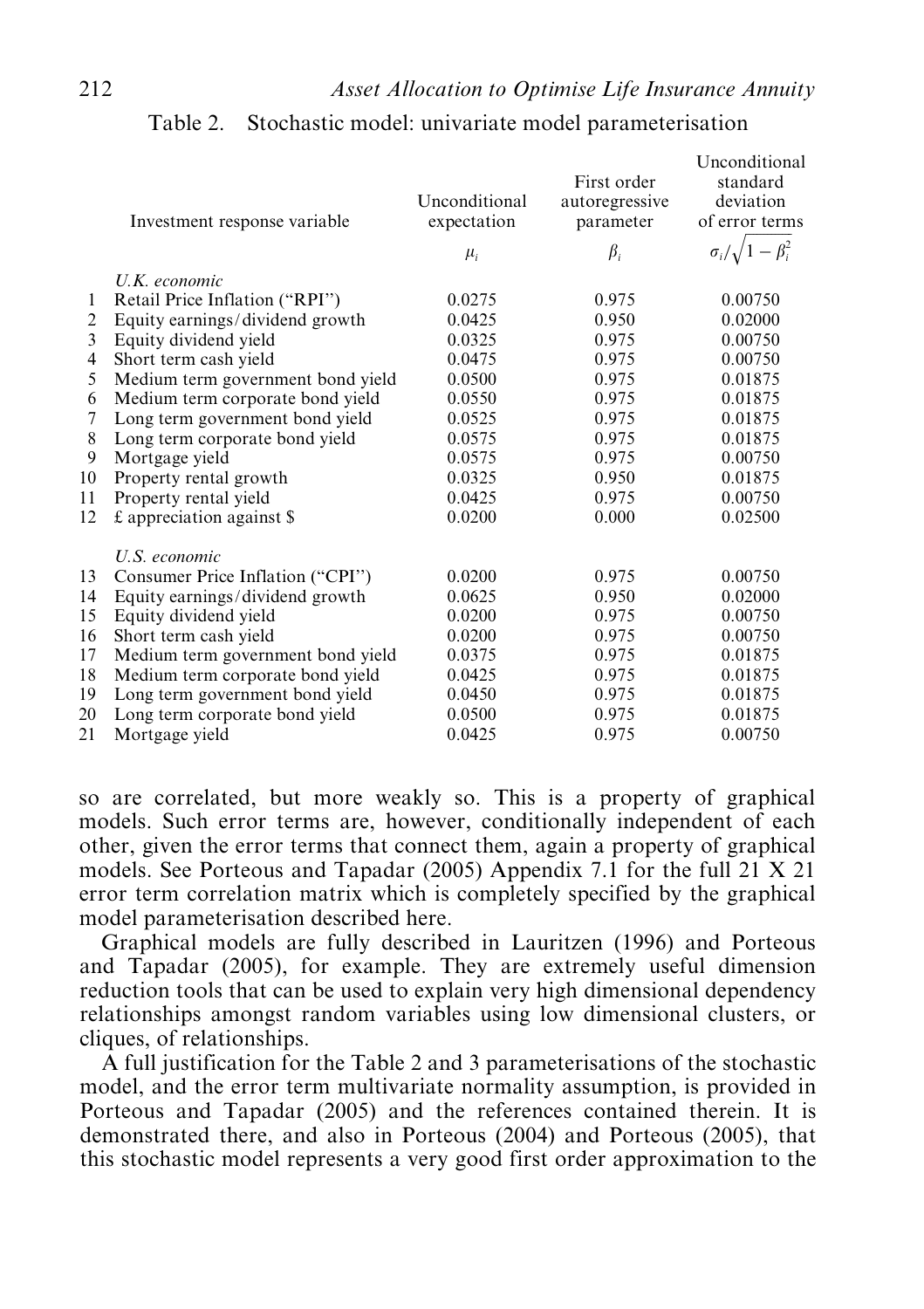

Figure 4. Graphical model of between response variable error term dependency